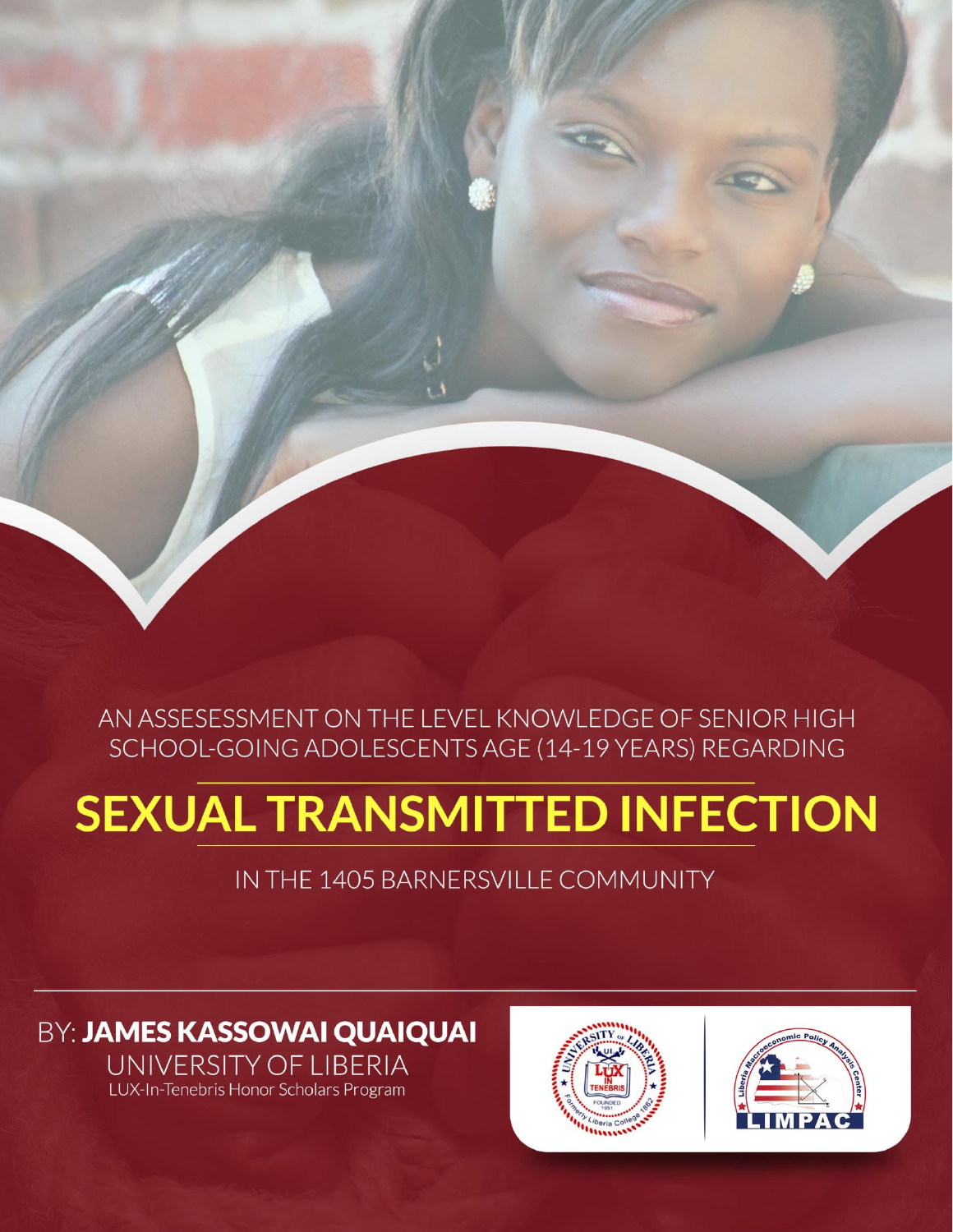#### **DECLARATION**

I, student James K.QuaiQuai hereby declare that this is my original work except where notified and has not been presented for a degree in any other University.

| Name:      |       | ID#: |
|------------|-------|------|
|            |       |      |
| Signature: | Date: |      |

I confirm that the work reported in this thesis was conducted by the candidate under my supervision as program supervisor

Mr. Joseph F. Younn \_\_\_\_\_\_\_\_\_\_\_\_\_\_\_\_\_\_\_\_\_\_\_\_\_\_\_\_\_\_\_\_\_ \_\_\_\_\_\_\_\_\_\_\_\_\_\_\_\_\_\_\_

Signature Date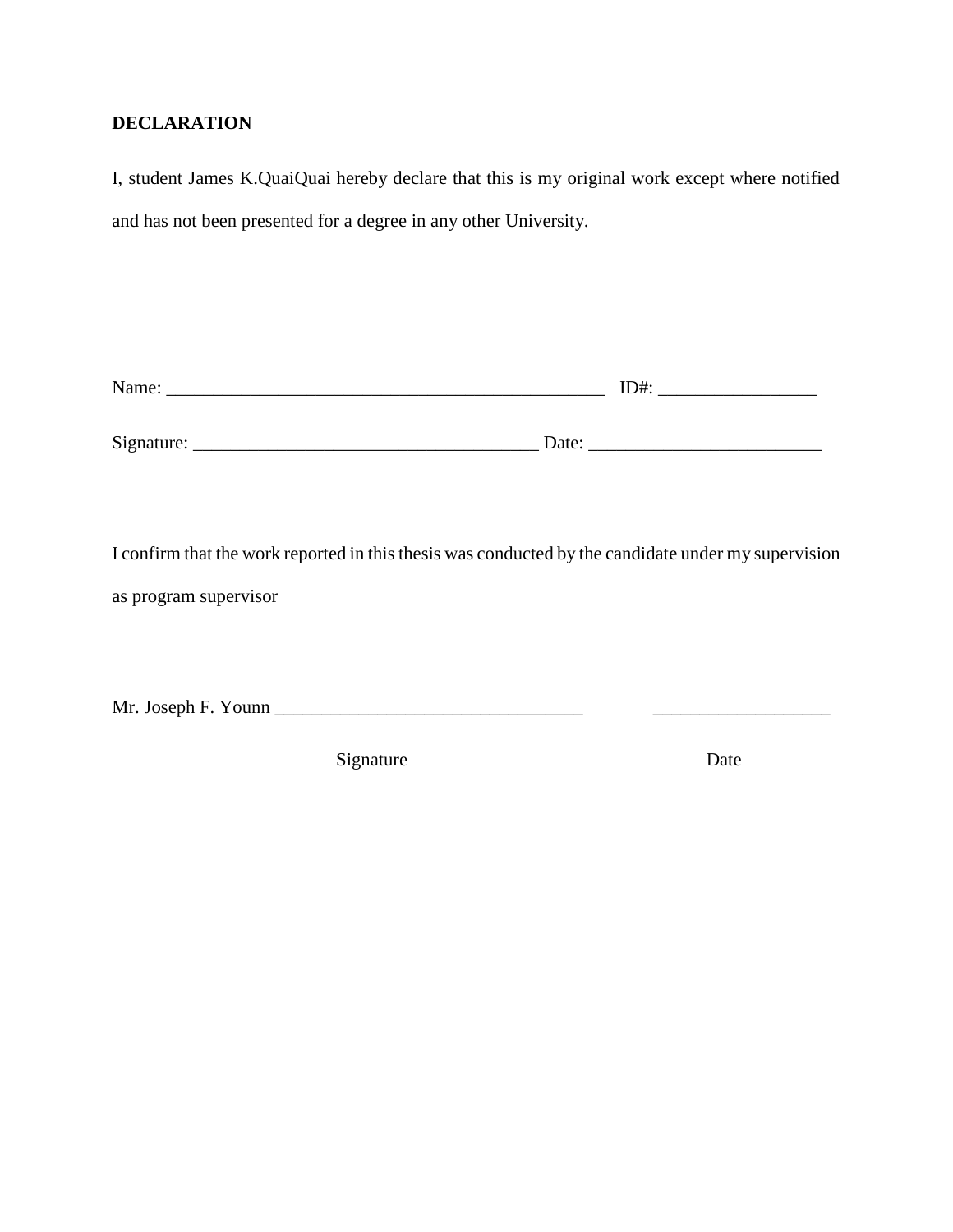## **DEDICATION**

I dedicate this work to my beloved mother Miss. Hawa S. Korlee and my father Mr. James K. QuaiQuai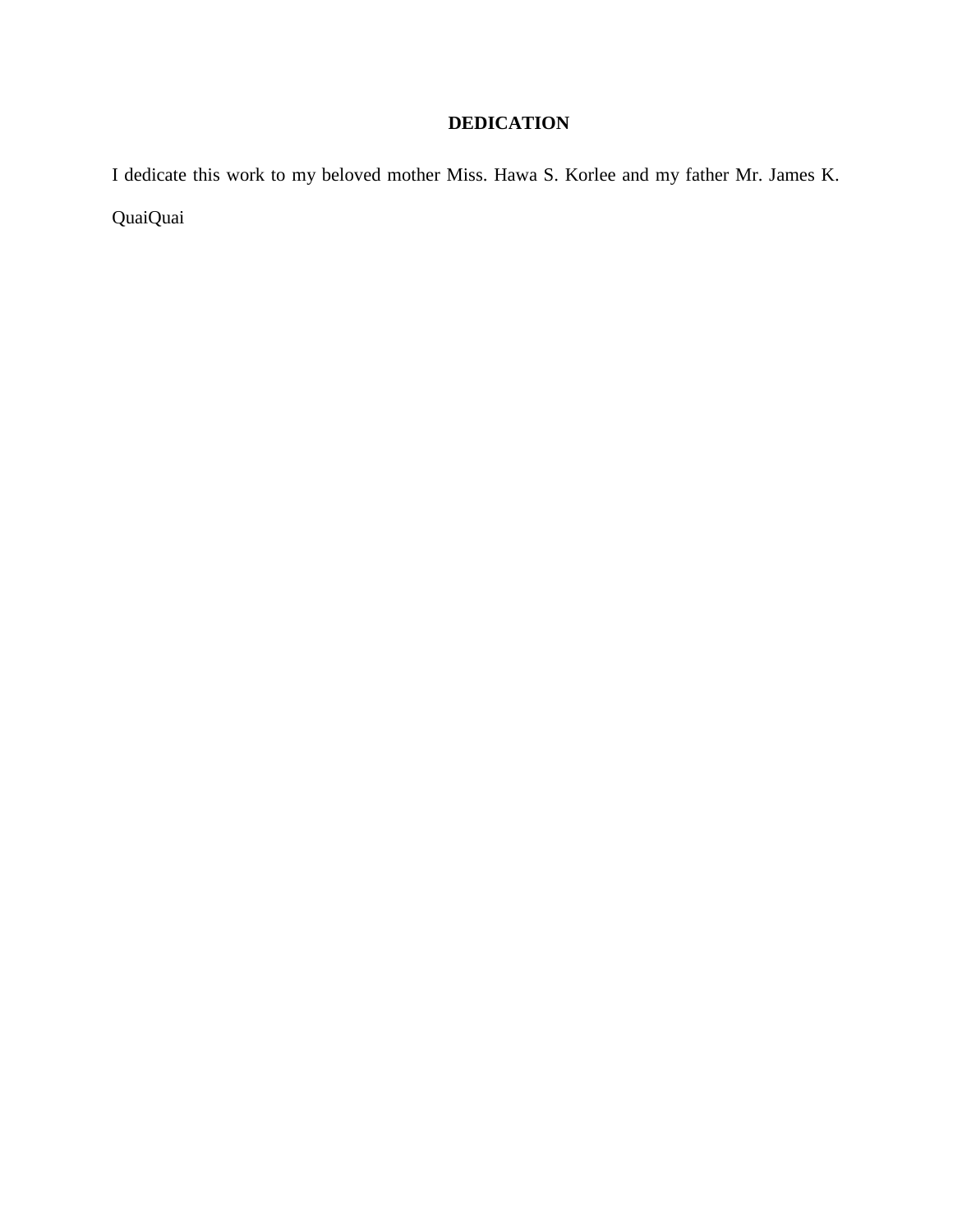#### **ACKNOWLEDGEMENT**

Truly nature will not forgive me if I cannot remember the divine existence of God who has carried me through. I am grateful to the students of the Barnesville 1405 community who participated in this study. This research would not have been possible without my supervisor Mr. joseph Yonne; who supervision, suggestion and guidance influenced the completion of this research. It is impossible to credit all those who contributed toward the accomplishment of this research. However, I would like to give particular recognition Mr. Frederick Moigulleh who served as research assistants during this research.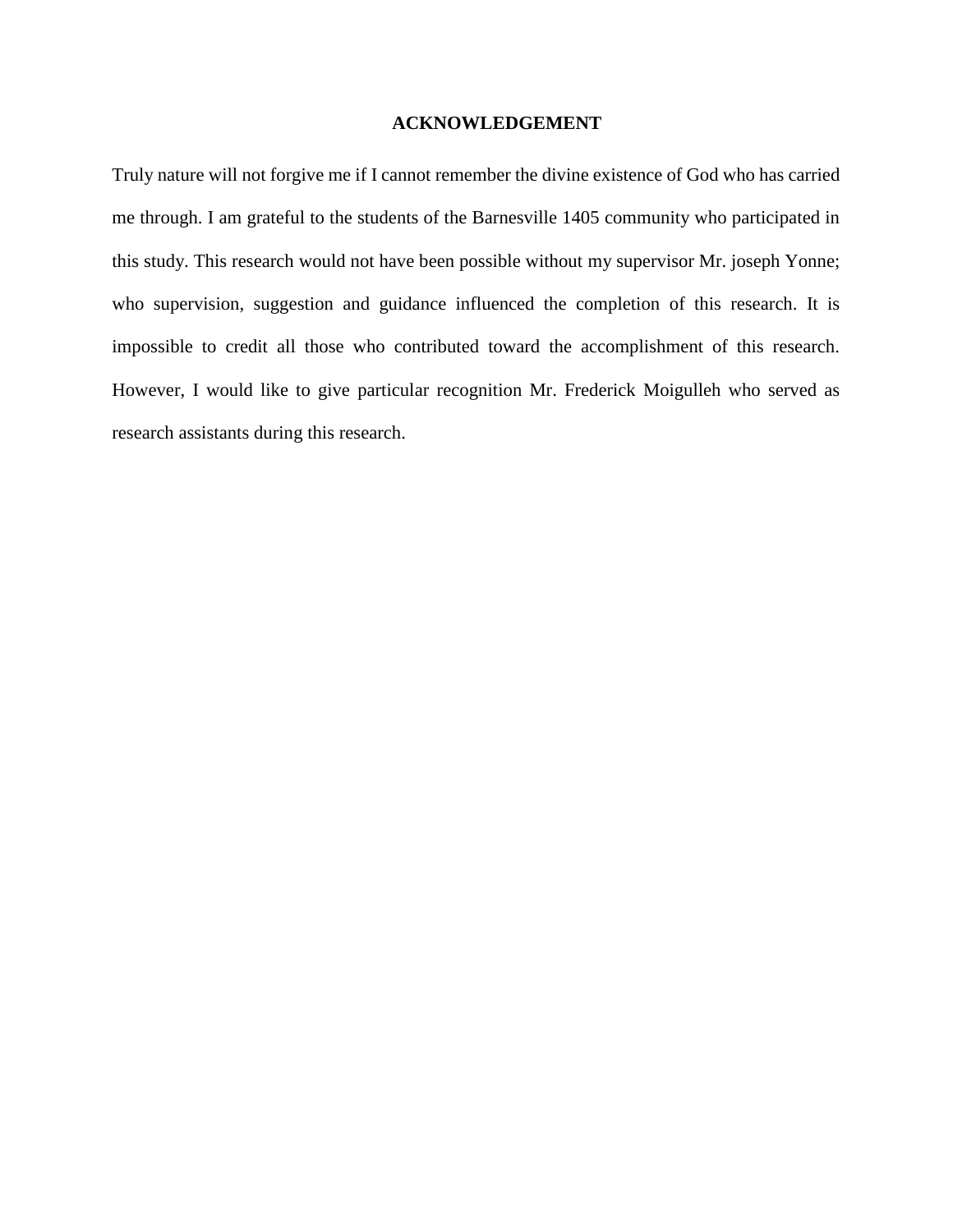#### **ABSTRACT**

Sexual transmitted infections (STIs) are defined by World Health Organization (WHO) as diseases that are spread predominantly through sexual contact, including vaginal, anal and oral sex (WHO, 2016). Adolescent is defined by World Health Organization as persons between 10 and 19 years of age, make up about 20% of the world's population, of whom 85% live in developing countries (WHO, 2001). A descriptive cross sectional survey designed was used in this study. The study site include the following schools in the Barnesville 1405 community: kids international high school, Konowa high school and the grace Baptist high school. In this research the study population include adolescents between the ages 14- 19 years attending the senior high division of the above mentioned schools. The simple size of this study include 30 students who were attending the kid's international high school, the Konowa high school and the grace Baptist high school within the period under study. The data collected for the purpose of this research was analyzed using computer software MS word and Excel. Tables were also used to present the data in a frequency and percentage form. It was found that 90% of the students in this study have heard about sexually transmitted infection. This finding is similar to the finding in Folasayo et al (2017) where 86.6% 0f the students in that study heard about sexually transmitted infection. It has been noticed that students had minimum knowledge on those sexually transmitted infection that are uncommon. This could be that awareness and reproductive health promotions has been focus on common sexually transmitted infections such as gonorrhea, syphilis, and trichomanas. The findings of the study reveal that students have moderate level of knowledge on sexual transmitted infections. Adolescents in this tend to have more knowledge on those common sexual transmitted infections, such as gonorrhea syphilis and trichomoniasis while the lack knowledge of those sexual transmitted that are uncommon( hepatitis, chlamydia and scabies).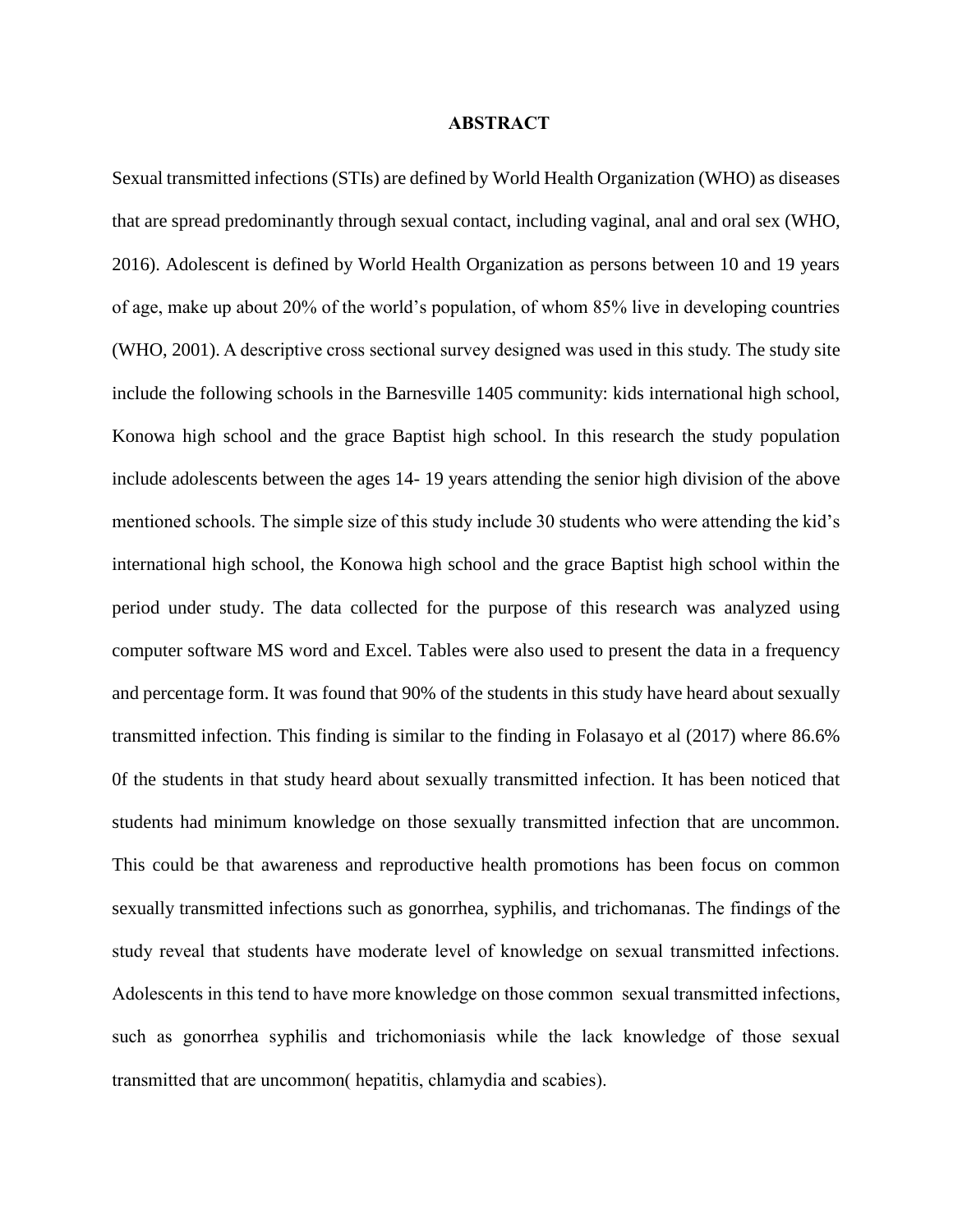### **TABLE OF CONTENT**

#### **CHAPTER ONE**

| <b>1.0 BACKGROUND</b>                                           | $\mathbf{1}$   |
|-----------------------------------------------------------------|----------------|
| 1.1Statement of the problem                                     | $\overline{2}$ |
| 1.2Research Questions                                           | $\overline{2}$ |
| 1.3 Significance of the study                                   | 3              |
| 1.4 Objectives of the study                                     | 3              |
| 1.5 Lamination of the study                                     | $\overline{4}$ |
| 1.6 Delamination of the study                                   | 4              |
| <b>CHAPTER TWO (LITERATURE REVIEW)</b>                          |                |
| Introduction                                                    | 5              |
| Definition of sexually transmitted infections                   | 5              |
| Common sexual transmitted infection                             | 6              |
| Chlamydia                                                       | 6              |
| Syphilis                                                        | 6              |
| Trichomoniasis                                                  | 7              |
| Prevention of Sexually transmitted infections                   | 7              |
| Sexually transmitted infections in adolescents and young adults | 7              |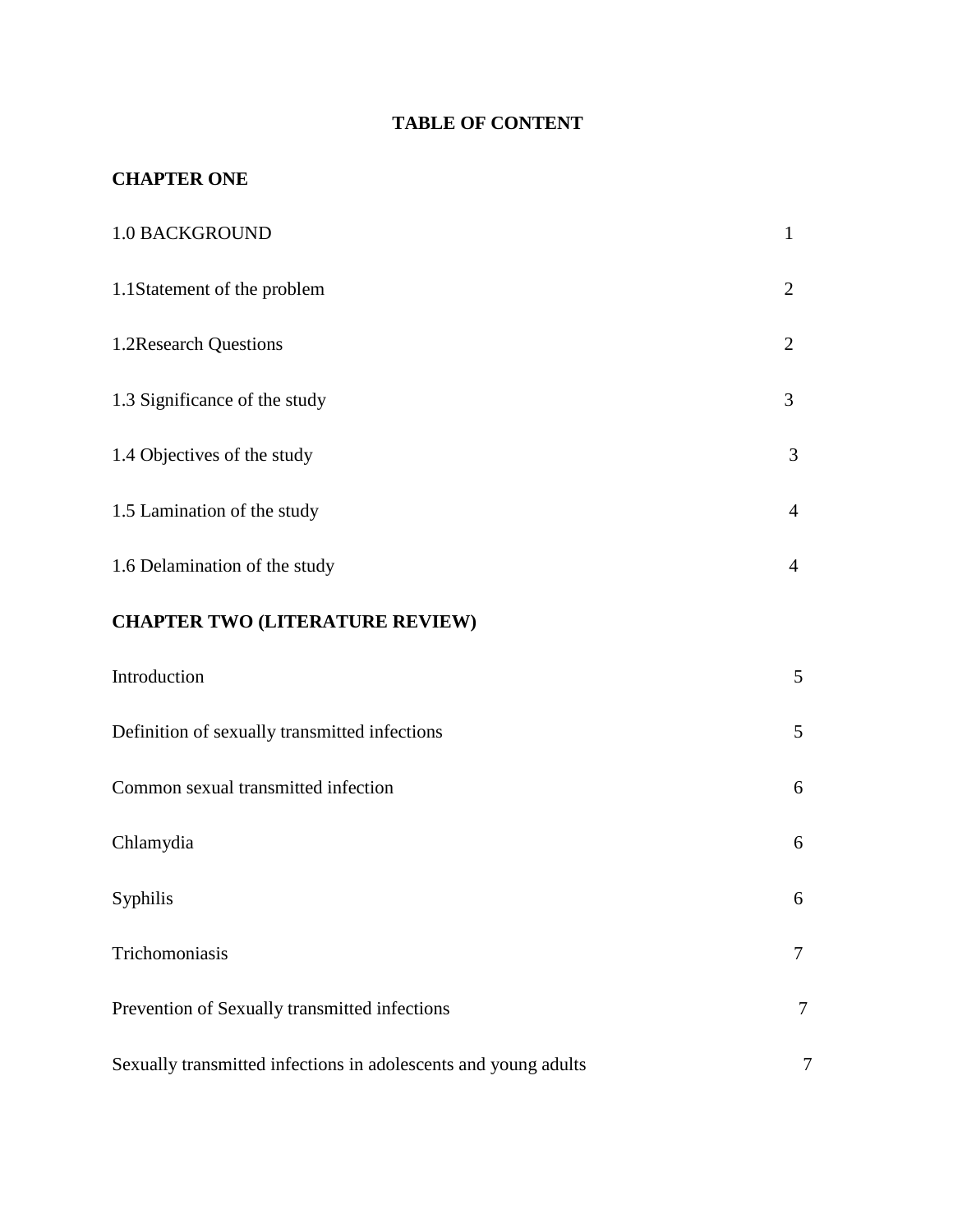## CHAPTER THREE RESEARCH METHODOLOGY

| Research setting                       | 9  |
|----------------------------------------|----|
| Study population and sample size       | 9  |
| <b>Research Design</b>                 | 9  |
| Data collection Instruments and method | 10 |
| Data analysis                          | 10 |
| <b>CHAPTER FOUR</b>                    |    |
| Introduction                           | 11 |
| Result                                 | 11 |
| <b>CHAPTER FIVE</b>                    |    |
| Discussion                             | 15 |
| Conclusion                             | 17 |
| Recommendations                        | 17 |
| References                             | 18 |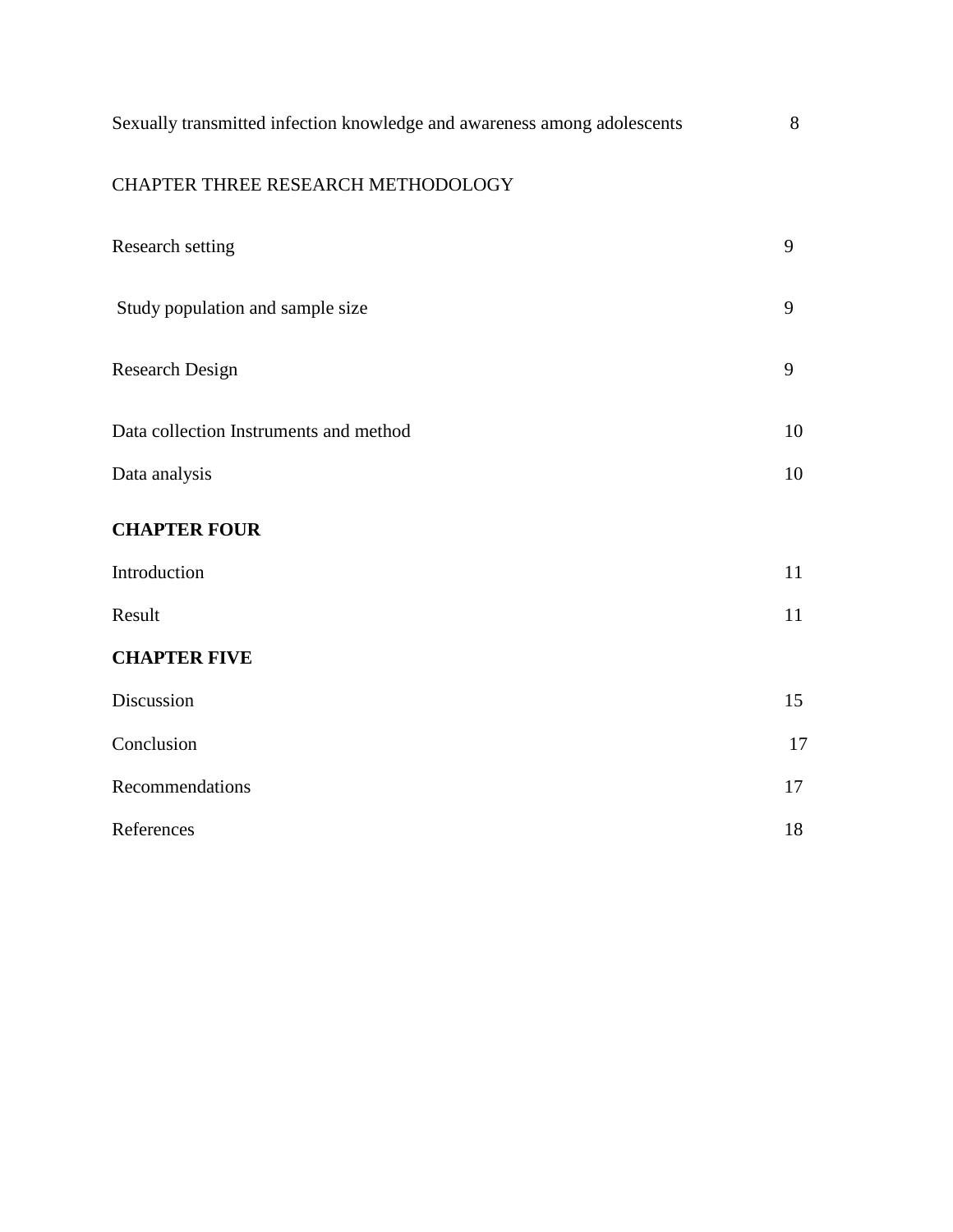#### **INTRODUCTION**

#### **BACKGROUND**

Sexual transmitted infections (STIs) are defined by World Health Organization (WHO) as diseases that are spread predominantly through sexual contact, including vaginal, anal and oral sex (WHO, 2016). Sexually transmitted infections (STIs) are a major global cause of acute illness, infertility, long term disability and death with severe medical and psychological consequences for millions of men, women and infants (WHO 2001). World Health Organization (WHO) estimated that 340 million new cases of syphilis, gonorrhea, chlamydia and trichomoniasis have occurred throughout the world in 1999 in both male and female aged 15-49 years. In 1990, World Health Organization (WHO) estimated that over 250 million new cases of STIs had occurred that year. There are more than 20 pathogens that are transmissible through sexual intercourse. Many of them are curable by appropriate antimicrobial treatment. However, in spite of the availability of effective treatment, bacterial sexual transmitted infection are still a major public health concern in both industrialized and developing countries (WHO, 2001). Adolescents, defined by World Health Organization as persons between 10 and 19 years of age, make up about 20% of the world's population, of whom 85% live in developing countries. Yet, until now they have been neglected as a distinct group and have generally been subsumed under the heading of child, family or women's health and welfare. This has at least partially been because adolescents were considered to be a relatively healthy age group, one without a heavy "burden of disease", compared, for instance, to newborn infants or elderly adults. However, recognition has been growing in recent years among policy-makers that adolescents have special health-related vulnerabilities. The major causes of morbidity and mortality among young people include suicide, road accidents, drug use (including tobacco use) and sexual and reproductive ill health (WHO, 2001)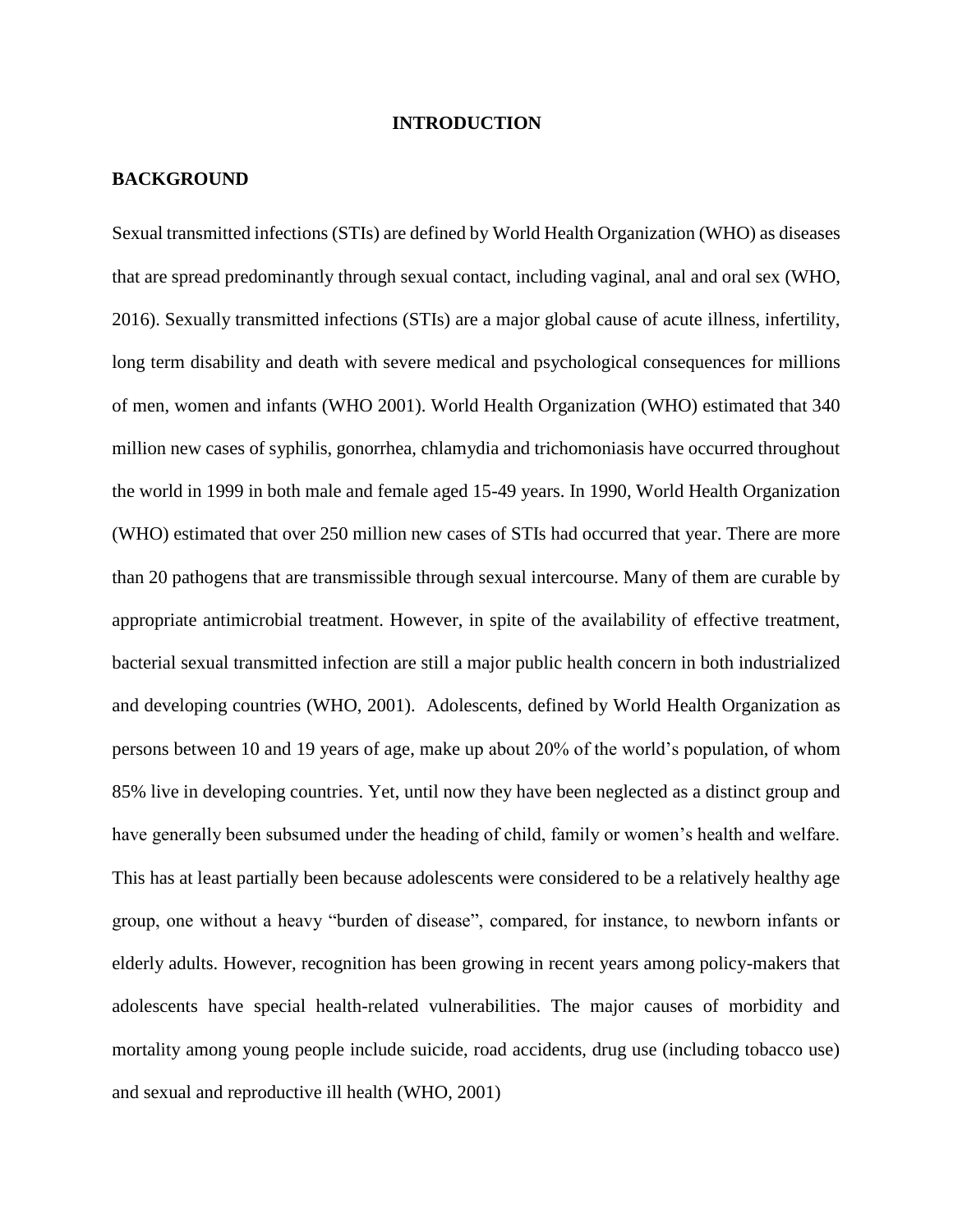#### **Statement of the problem**

Sexually transmitted infections are a major global cause of acute illness, infertility; long-term disability especially in women and children, with the highest occurrence rate in Africa (WHO 2001). In Liberia, Sexual transmitted infections are among the top five disease for which child bearing age group and adult seek medical care (CDC, 2014). However, information with regard to knowledge of sexual transmitted infections are limited in Liberia. Over the last few years, an increasing number of diagnosed STIs such as syphilis, gonorrhea, trichomoniasis and scabies have been observed in several clinic within the study area; among teenagers 14 to 19 years old. This increasing number of sexually transmitted infection has caused a concern.

#### **Research Questions**

The following questions will guard this study:

1. What is the level of knowledge of senior high school going adolescent regarding sexual transmitted infections (STIs)?

2. What is the level of knowledge of senior school going adolescents regarding the causative agents and the route of transmission of STIs?

3. What is the level of knowledge of senior high school going adolescents regarding the symptoms of STIs?

4. What is the level of knowledge of senior high school going adolescents regarding the complications of STIs?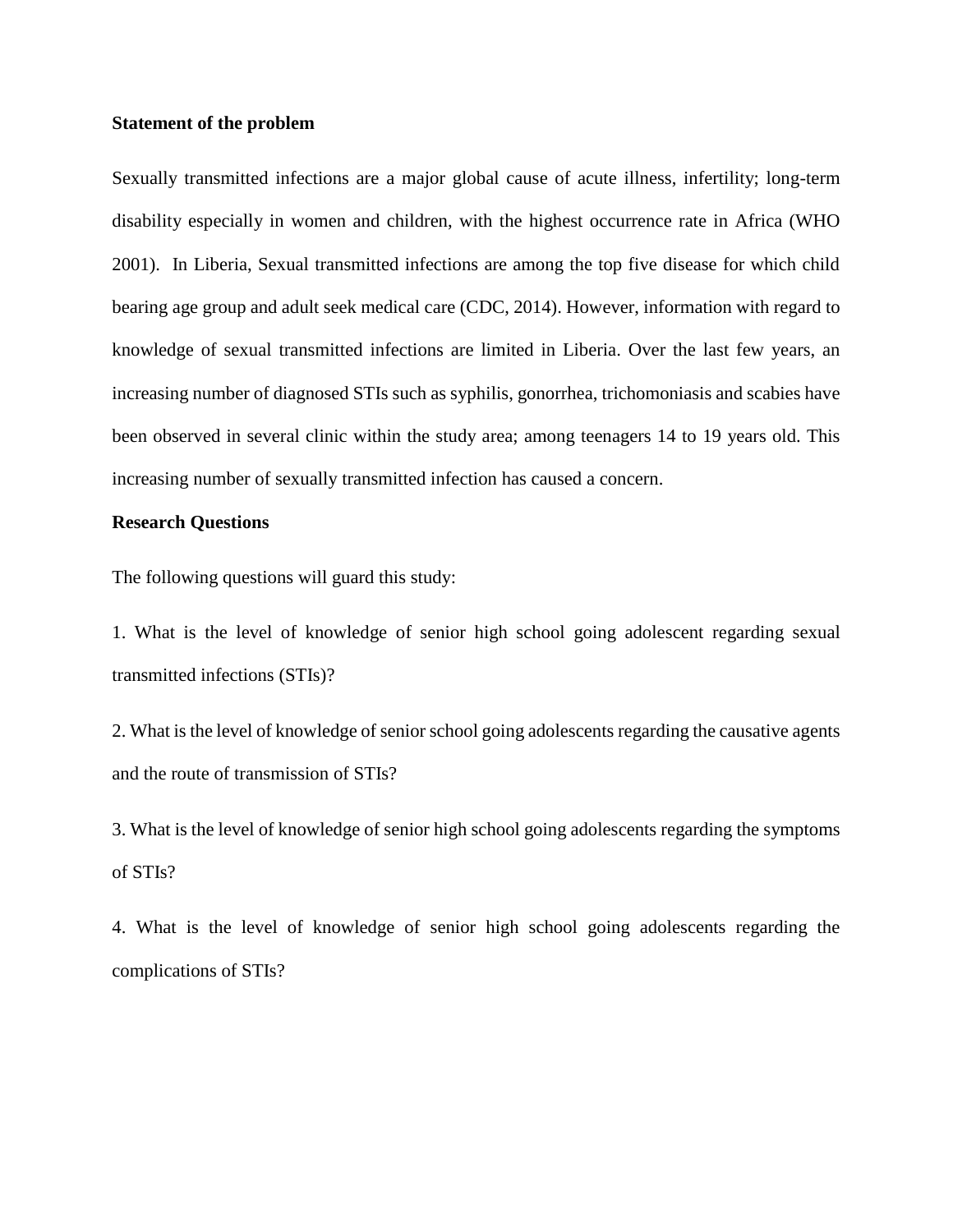#### **Significance of the study**

This research seeks to improve students' knowledge of senior high school going adolescents towards sexual transmitted infections and reproductive health problems. It seeks to reduce the gap and to meet the demands for information regarding sexual and reproductive health issues among senior high school going adolescents in the study area. This research will also help schools to understand how well students are aware when it comes to sexual transmitted infection, and it will also provide recommendations to the problems.

#### **Objectives of the study**

#### **General objective**

The general objective of this study is to determine the level of knowledge of senior high school going adolescent regarding sexual transmitted infections.

#### **Specific objectives**

1. To determine the level of knowledge of school going adolescents regarding the causative agents and the route of transmission of STIs

2. To determine the level of knowledge of school going adolescents regarding the symptoms of STIs.

3. To determine the level of knowledge of school going adolescents regarding the complications of STIs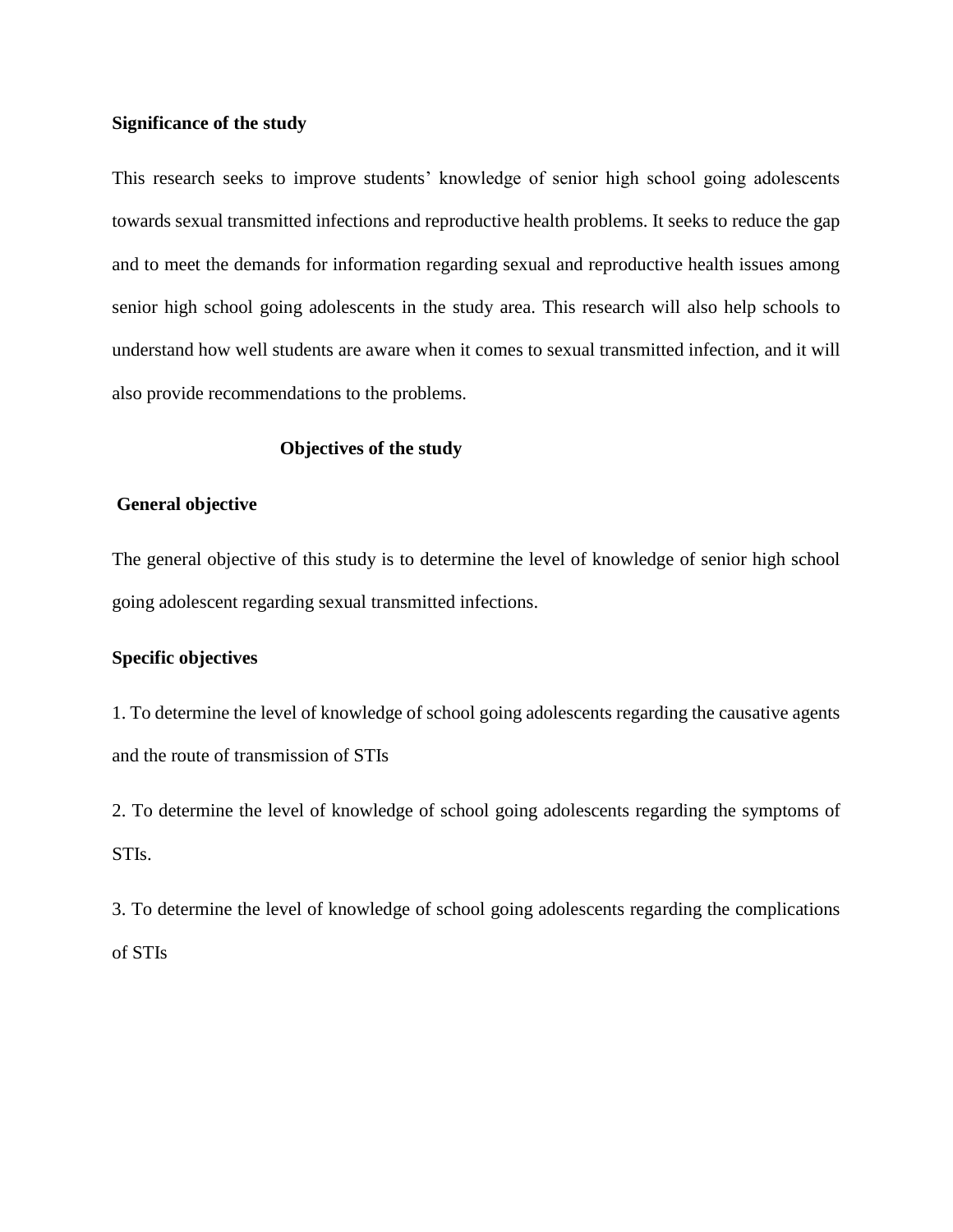#### **Lamination of the study**

The lamination of this study include the following:

Several independent variables could not be evaluated for the causes, effect, and risk behaviors and the preventive practices. The researcher was also had Limited funds to carry out the researcher. The researcher also faced difficulty in collecting information from adolescents as the researcher needed approval from some of the adolescent's parents. The researcher also had limited time to do this study therefore, only thirty students was used in this study.

#### **Delimitation of the study**

A descriptive research design was used and the study is a cross-sectional survey. This study is a quantative study. The study area is an urban residential area in district # 11 Montserrado County, Liberia. The study was conducted on a random sampling of a cross sectional school survey. The population of this study include senior high school-going adolescents between the ages 14-19 years in the Barnesville 1405 community and the sample size is 30. The period of this study is October 2018 to December 2018.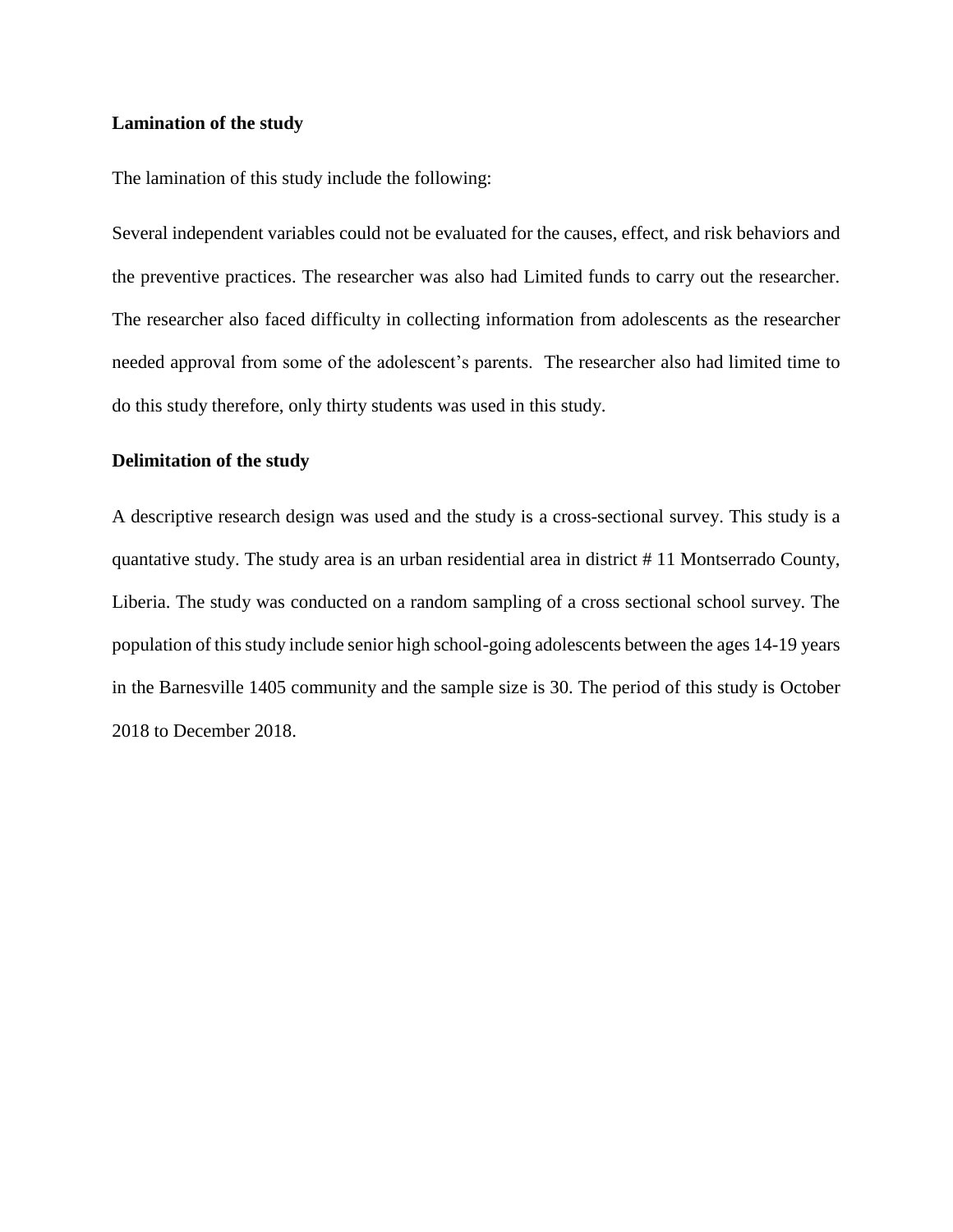#### **CHAPTER TWO**

#### **LITERATURE REVIEW**

#### **2.1 introductions**

This chapter deals with the literature on the problem of knowledge and awareness of sexual transmitted infections among adolescents. This literature review familiarizes the reader with theoretical issues relating to the problems and to help the researcher lay a foundation for the study. This literature review on sexual transmitted infections and adolescents will help the researches to formulate appropriate research objectives and to gain further insight on the problem that adolescents are faced with sexual transmitted infections and factors contributing to their lack of knowledge and awareness. This review of literature reveals the following significant issues related to the research topic.

#### **Definition of sexually transmitted infections**

Sexually transmitted infections are infections which are mainly transmitted from one person to another through intimate contact (CDC 2010, WHO 2011a). The infection can be spread through oral, vaginal, or anal sex, or though contact with blood during sexual activity. Although uncommon, transmission can also occur through direct contact with affected body parts, tissue, or body fluids of infected persons. Some STIs such as hepatitis B can also be transmitted through sharing or using unsterilized needles (CDC 2010). Vertical transmission, where the mother passes the infection to her child in utero or during childbirth, is also possible. HIV, hepatitis B and syphilis are infections which can be transmitted in this way (CDC 2010). The term STIs describes infections caused by more than 30 different bacteria, viruses and parasites which are transmitted through sexual intercourse. The most common STIs are the bacterial infections: chlamydia,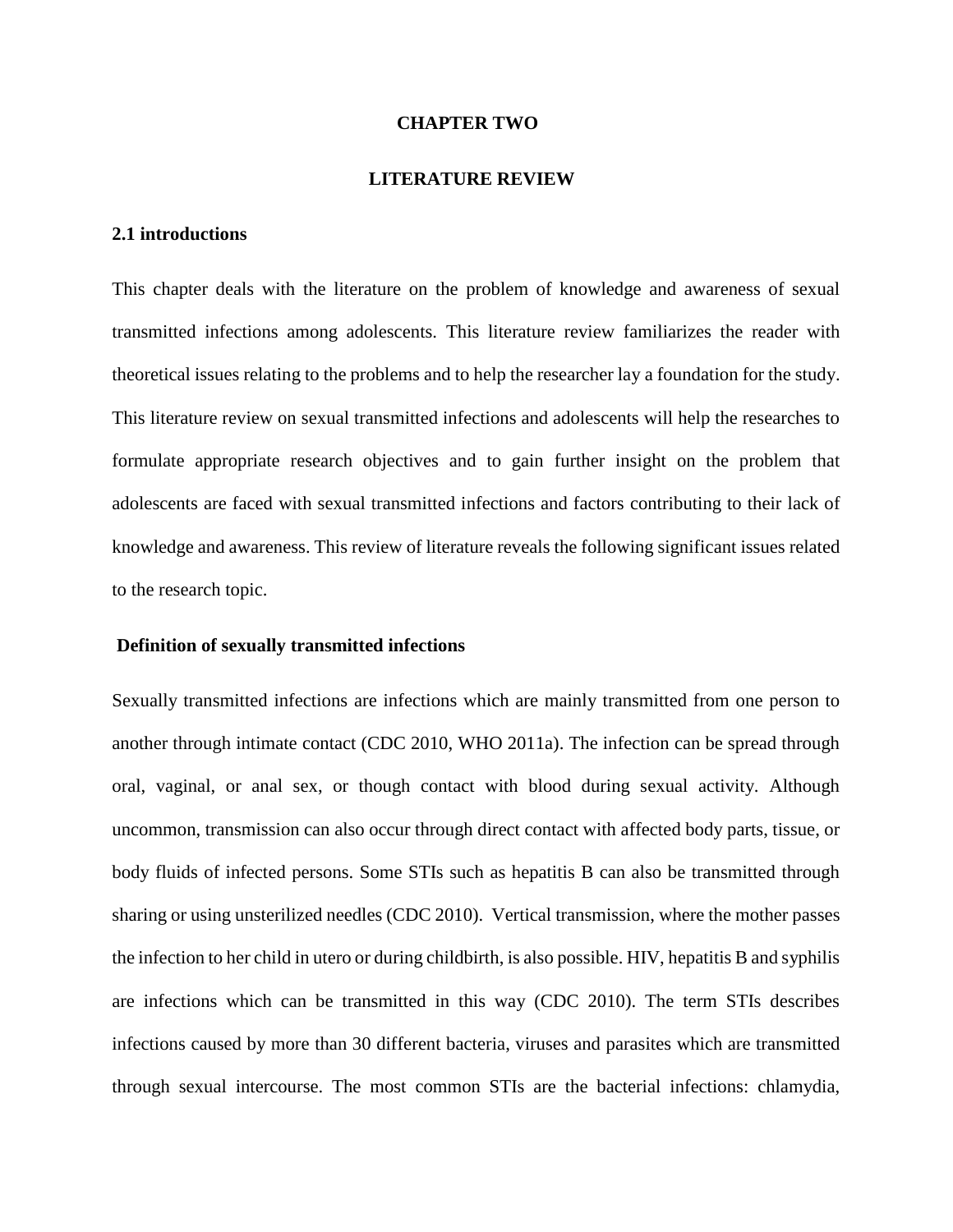syphilis, gonorrhea; and the viral infections: human papillomavirus (HPV), HIV and hepatitis (CDC 2009). If not detected on time or left untreated, these infections can have long-lasting adverse effects. STIs such as HIV and HPV can be asymptomatic over long periods of time while the signs and symptoms of others such as genital herpes can be mild and passing. As a result no attention is paid to them leading not only to delayed diagnosis and treatment, but also increasing the chances of infections being passed on unaware during unprotected sexual intercourse. If untreated, STIs can lead to complications such as pelvic inflammatory diseases, ectopic pregnancies or infertility in women, or epididymitis in men (Adigun T. *at el* 2016)

#### **COMMON SEXUAL TRANSMITTED INFECTIONS**

Some of the common sexual transmitted infections are as follow:

#### **CHLAMYDIA**

Chlamydia is a common cause of pelvic inflammatory disease with subsequent risk for infertility. The higher prevalence of chlamydia observed amongst female adolescents (24.1%27%),6,7 and the association with young age 8 highlight the important role that screening of sexually active female play in the prevention of infertility.(WHO, 2001)

#### **SYPHILIS**

Syphilis, a genital ulcerative disease, causes significant complications if untreated and facilitates the transmission of HIV. Untreated early syphilis in pregnant women results in perinatal death in up to 40% of cases and, if acquired during the four years preceding pregnancy, may lead to infection of the fetus in 80% of cases. (CDC, 2008)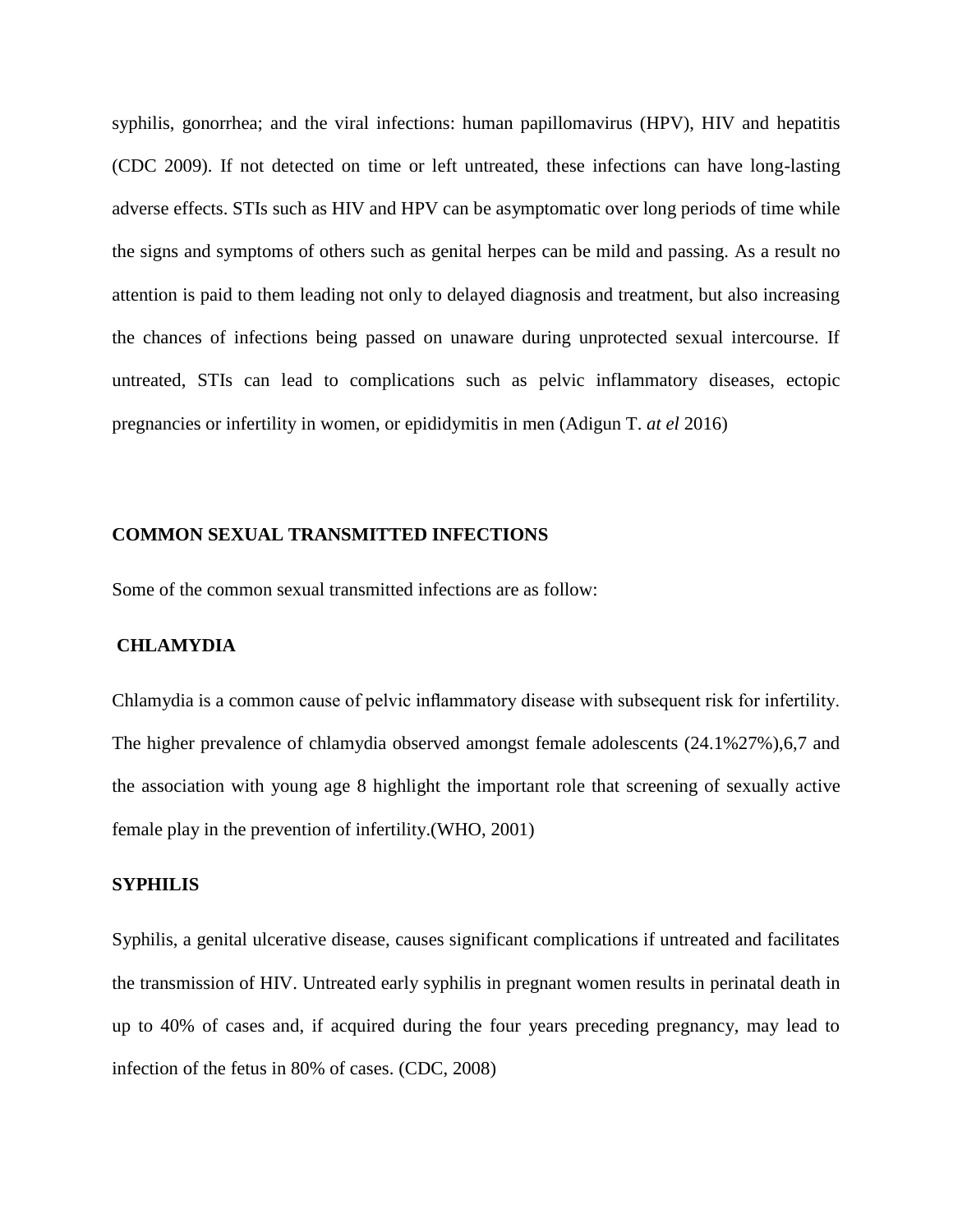#### **TRICHOMONIASIS**

In spite of the fact that trichomoniasis is the most common of STIs, data on prevalence and incidence are limited. Vaginal trichomoniasis has been associated with increased HIV virus seroconversion in women 57. Additionally, trichomoniasis is associated with adverse birth outcomes as premature delivery or rupture of the membranes and low birth weight. Recently, a study conducted in the Democratic Republic of Congo amongst HIV positive and negative pregnant women, show that trichomona vaginalis was isolated twice as often in HIV seropositive women. In addition, trichomoniasis was associated with low birth weight in the group of HIV seronegative women (WHO, 2001).

#### **PREVENTION OF STIs**

The scale of the STI problem is too great to be dealt with in specialized STD centers alone, and steps must be taken to expand and integrate STI management in primary health and other health facilities. The objectives of STI prevention and care are to reduce the prevalence of STI by interrupting their transmission, reducing the duration of infection and preventing the development of complications in those infected (WHO, 2001).

#### **STIs IN ADOLESCENTS AND YOUNG ADULTS**

Compared to older adults, sexually-active adolescents 15 to 19 years of age and young adults 20 to 24 years of age are at higher risk for acquiring STDs for a combination of behavioral, biological, and cultural reasons. For some STDs, such as Chlamydia trachomatis, adolescent women may have a physiologically increased susceptibility to infection due to increased cervical ectopy. The higher prevalence of STDs among adolescents may also reflect multiple barriers to accessing quality STD prevention services, including lack of insurance or other ability to pay, lack of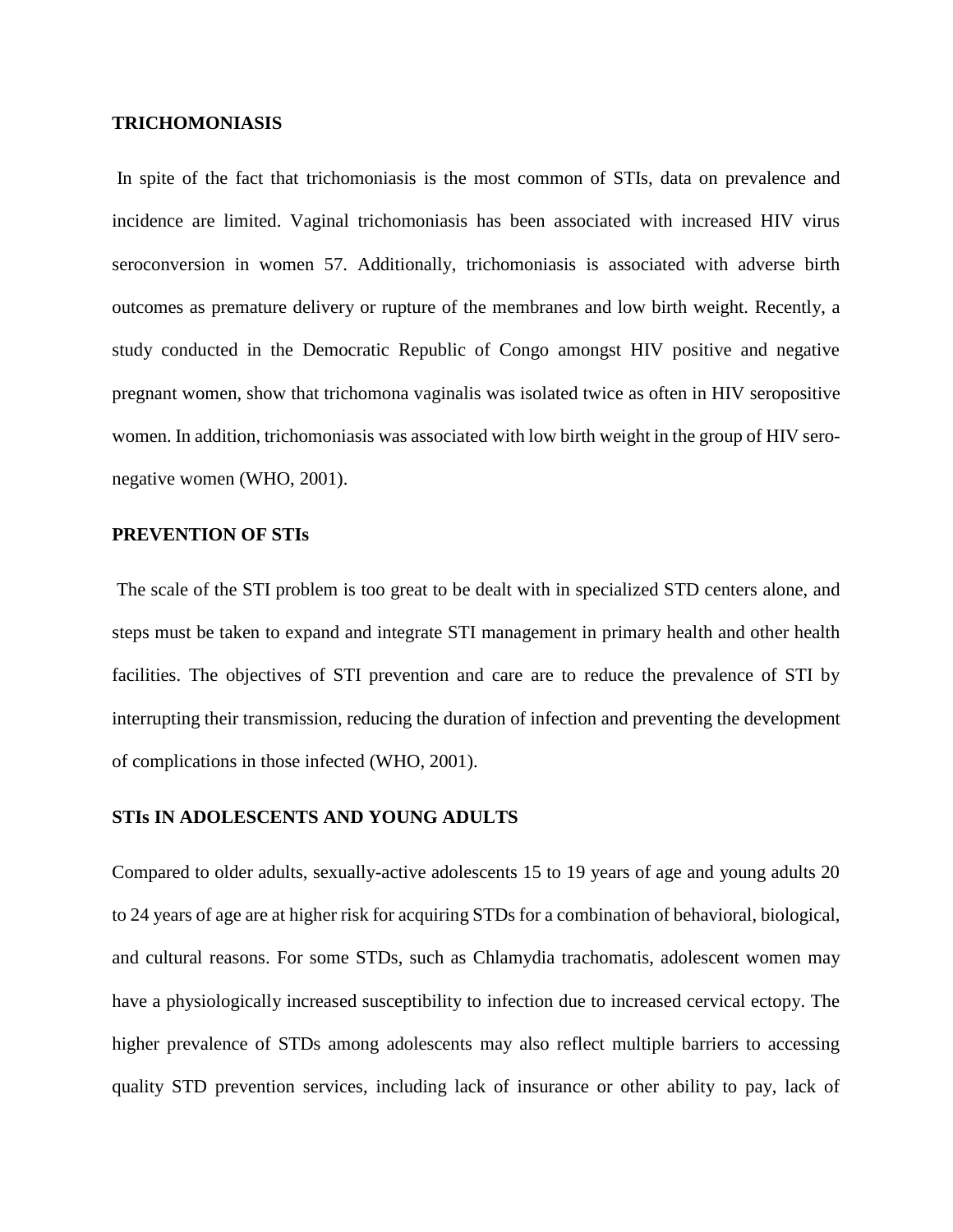transportation, discomfort with facilities and services designed for adults, and concerns about confidentiality. Estimates suggest that while representing 25% of the sexually experienced population, 15- to 24-year-olds acquire nearly half of all new STDs (CDC2014).

#### **STI knowledge and awareness among adolescents**

Most of the literature on knowledge and awareness of STIs among adolescents in industrialized countries comes from the United States and the general consensus is that adolescents are poorly informed about STIs other than HIV/AID. Results of a survey conducted among sexually active 14- 18 year old girls in the United States indicate that the adolescents acquired basic information on STIs such as chlamydia, gonorrhea and syphilis only after infection. In the last years, most of the surveys on STI knowledge and awareness among adolescents in a number of industrialized countries such as Australia, Canada and the United Kingdom have focused on HPV and chlamydia. In general, low proportions of adolescents (range 5-66%) were able to identify the two infections or knew that they were sexually transmitted. Recent studies on the knowledge and awareness of HPV and chlamydia among young people in two German cities, Berlin and Bonn, also reported low knowledge levels: in Bonn, 15 % of participants had heard of chlamydia, and in Berlin, less than a third were aware of the fact that HPV can be sexually transmitted. In another study also conducted in Berlin however, comparatively higher levels of HPV awareness were observed, with more than 50% of participating adolescents correctly reporting that HPV infection can cause premalignant lesions and cancer of the cervix and penis. The reasons for this difference are not clear (Folasayo *et al*, 2017)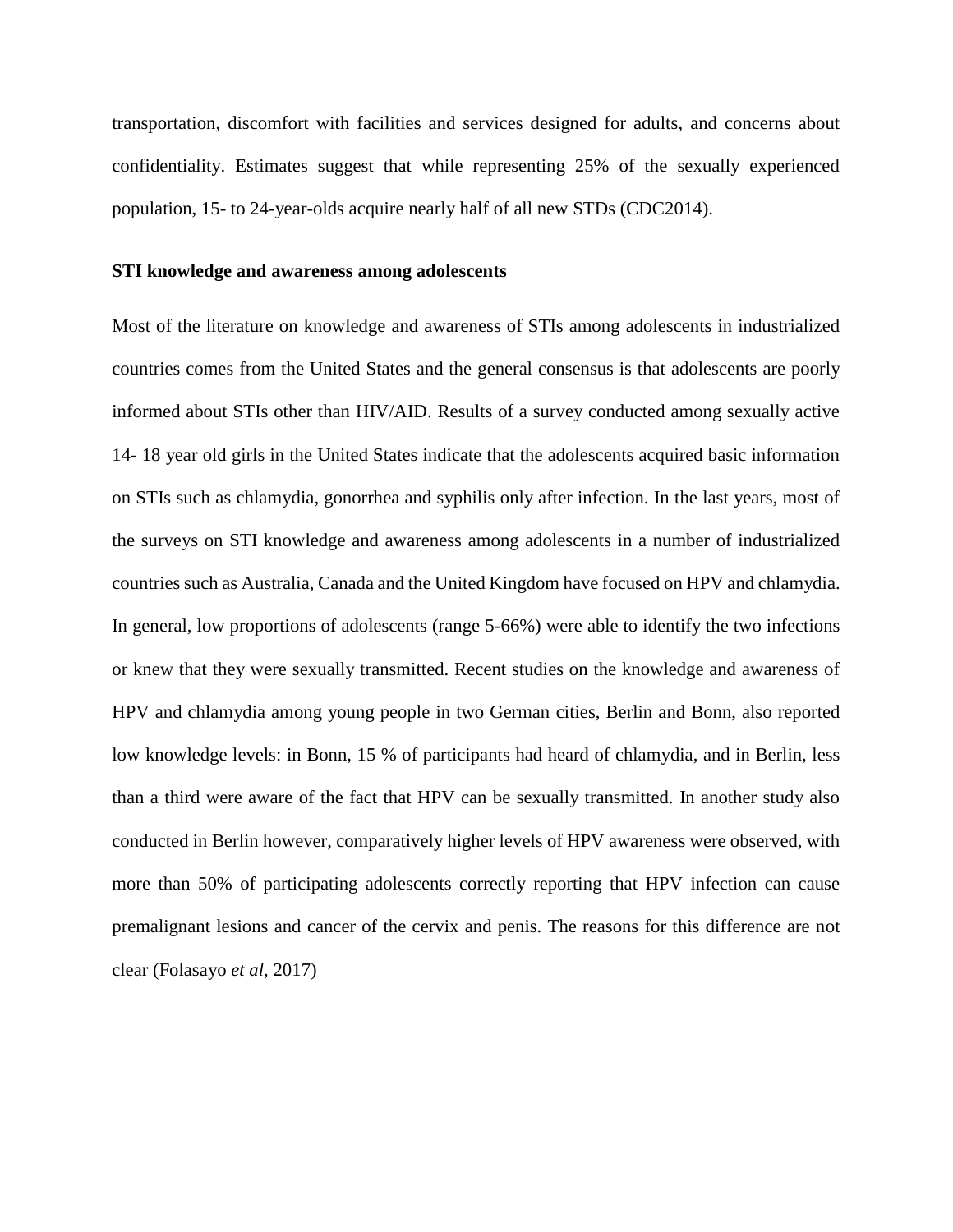#### **CHAPTER THREE**

#### **Research Methodology**

#### **Research setting**

The setting of this research is the 1405 Barnesville community. This community is located in District No.11 and there are 3(three) secondary schools within the community in which this research will be conducted. These three schools include: Grace Baptist High School, Kids International High School, and Konowa High School.

#### **Study population and sample size**

In this research, the study population includes school going adolescents within the age range 14- 19 in the senior high division of the above mention schools in the 1405 Barnesville community. In choosing the sample size the researcher carried out a random selection. The researcher reviewed the information gathered from schools going adolescents with in the age (15-19years) attending the senior high division of the above mention schools within the period under study.

#### **Research Design**

A descriptive research design was used and the study was a cross-sectional survey. The study is quantative; this allowed the researcher to use a simple statistical method to present the data that was collected in a more precise and understandable manner, and to find answers to the research question. The study was quantative and data collected from senior high school going adolescent in three schools within the study area within the period under study.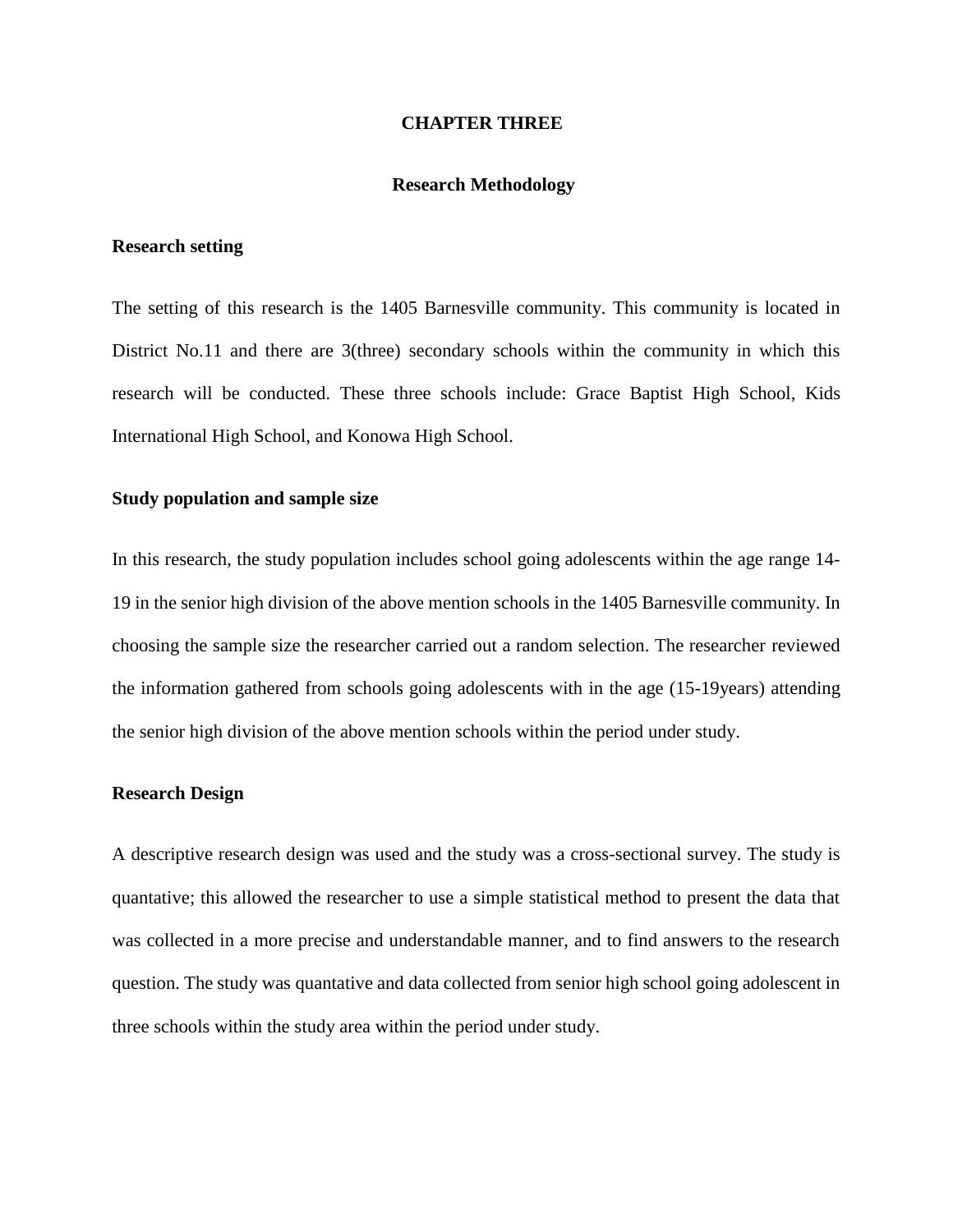#### **Data collection Instruments and method**

A school based cross sectional survey was conducted and this was done by the use of structural questionnaire to access the knowledge of sexual transmitted infection among adolescent attending school in the Barnesville 1405 community from  $10<sup>th</sup>$  grade and to  $12<sup>th</sup>$  grade. Student who signed consent completed an anonymous, self-administration questionnaire at the school during normal school time. The questionnaire covered issues on knowledge, of sexual transmitted infections. Questions on knowledge of STIs were constructed based on questionnaire used in other studies.

#### **Data analysis**

Data that was collected was analyzed using computer software MS word and Excel. Tables was used to present the data that was collected. Descriptive statistic was used to interpret the data that was collected.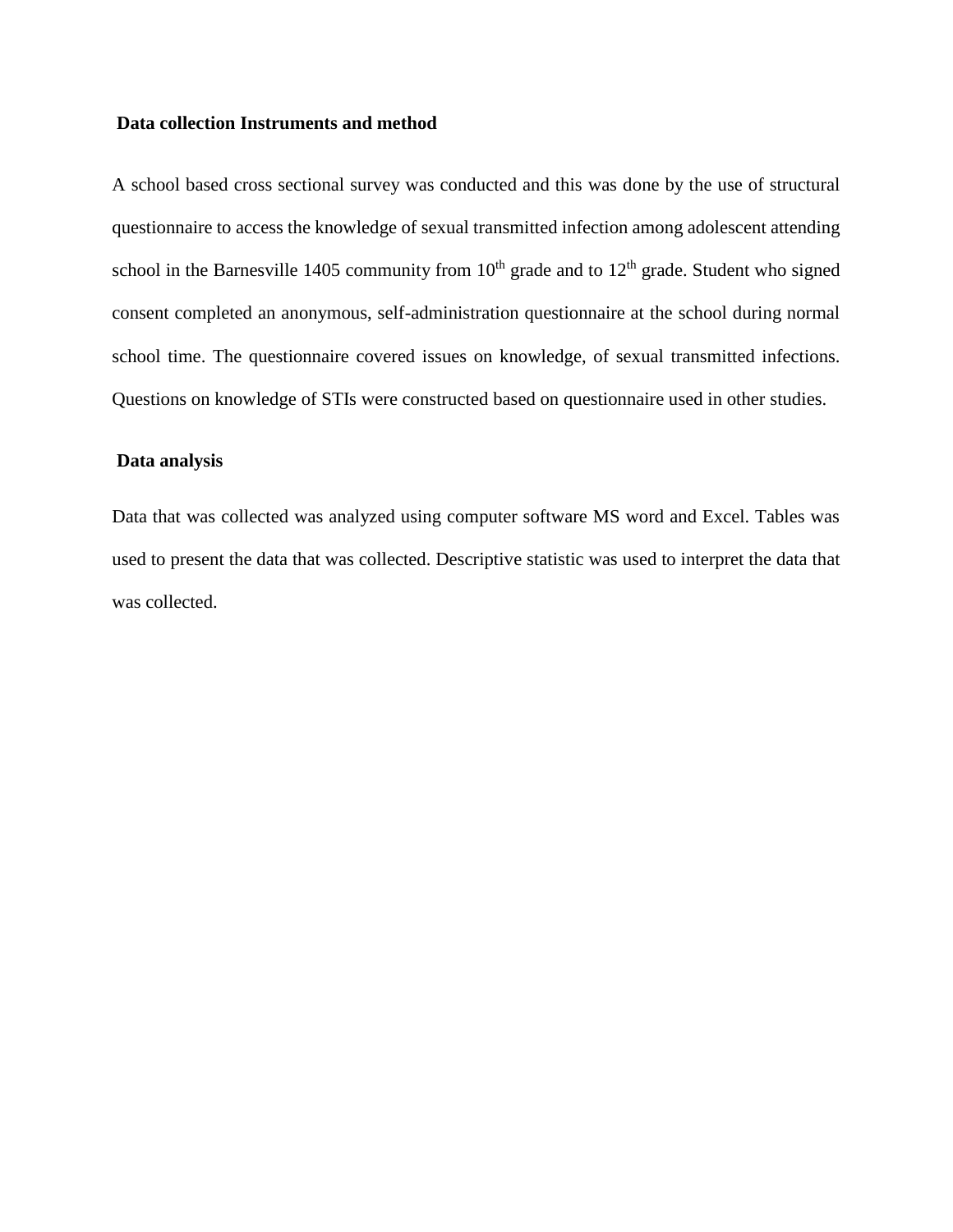#### **Chapter Four**

This Chapter discusses the interpretation and analysis of data collected based on the information collected from School going adolescents in the senior high division of three high schools in the Barnesville. The statistic conclusion made was based on the data collected from students which contributed to the generalization of the study.

| <b>Questions</b>                | Yes # $(%$      | $Nof($ %)         |
|---------------------------------|-----------------|-------------------|
| Have you ever heard of STI      | 27 (90%)        | $3(10\%)$         |
| Which of the following are STIs | Correct # $(\%$ | Incorrect $#$ (%) |
| Gonorrhea                       | 23 (76.66%)     | 7(23.33%)         |
| <b>Syphilis</b>                 | 11 (36.66%)     | 19 (63.33%)       |
| Trichomoniasis                  | 14 (46.66%)     | 16 (53.33%)       |
| Chlamydia                       | $0(0\%)$        | 30 (100%)         |
| Asthma                          | 30 (100%)       | $0(0\%)$          |
| HIV/Aids                        | 22 (73.33%)     | $8(26.66\%)$      |
| Hepatitis                       | 5(16.66%)       | 25 (83.33%)       |
| Tuberculosis                    | 30 (100%)       | $0(0\%)$          |
| <b>Scabies</b>                  | $0(0\%)$        | 30 (100%)         |

Table1: Respondents' knowledge of sexually transmitted infections

Table one shows that out of 30 students 27(90%) have heard about sexual transmitted infection. 23(76.66%) know gonorrhea to be a sexually transmitted infection. 11(36%) know syphilis as a sexual transmitted infection. 16(53.33%) do not know that trichomoniasis is a sexual transmitted infection. 30(100%) could not identify Chlamydia as a sexually transmitted infection.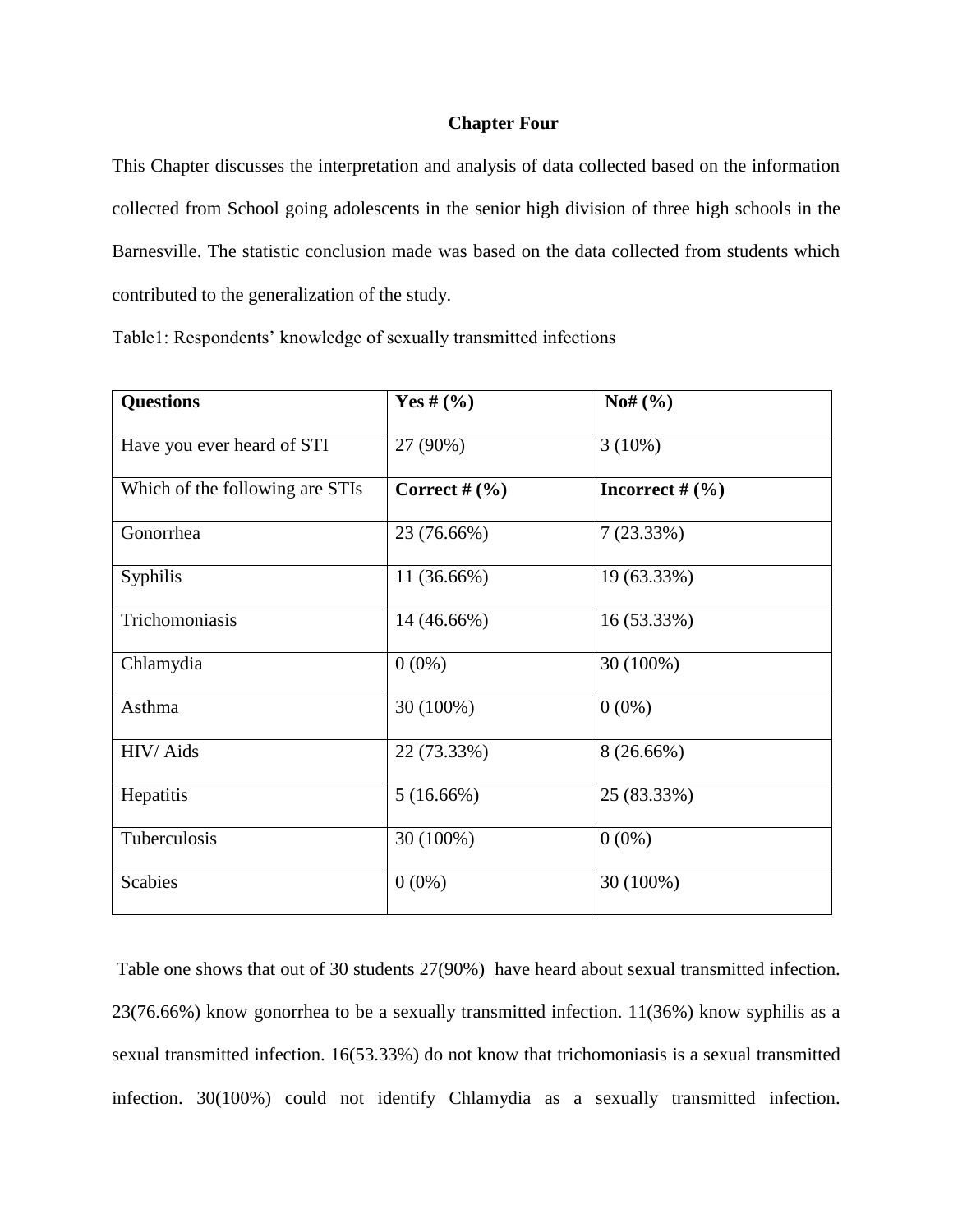30(100%)know that Asthma is not a sexual transmitted infection. 22(73%) knows that HIV/AIDS is a sexual transmitted infection whereas 8(26.66%) do not know. 25(83.33%) do not know that hepatitis is a sexual transmitted infection. 30(100%) know tuberculosis not as a sexual transmitted infection. 30(100) could not identify scabies as sexual transmitted infection.

Table 2: Respondents' knowledge regarding the causative agent and the route transmission of sexually transmitted infections.

| <b>Causative agent</b>       | Correct $#(\%)$ | Incorrect $#(\%)$ |
|------------------------------|-----------------|-------------------|
|                              |                 |                   |
| Mosquito                     | 28 (93%)        | 2(6%)             |
| Fungi                        | 8(26.66)        | 22 (73.33)        |
| Parasites                    | $3(10\%)$       | 27 (90%)          |
| Flies                        | 30 (100%)       | $0(0\%)$          |
| <b>Viruses</b>               | 17(56.66)       | 13 (43.33%)       |
| <b>Bacteria</b>              | 6(20%)          | 24 (80%)          |
| <b>Route of transmission</b> | Correct # $(\%$ | Incorrect $#(\%)$ |
| Anal sex                     | 14 (46.66%)     | 16 (53.33%)       |
| Oral sex                     | 10 (33.33%)     | 20 (66.66%)       |
| Vaginal intercourse          | 19 (63.33%)     | 11 (36.66%)       |
| Via blood                    | 10 (33.33%)     | 20 (66.66%)       |
| From Mother to baby          | 11 (36.66%)     | 19 (63.33%)       |

Table 2 shows that 28(93%) know that mosquito is not a causative agent of sexually transmitted infections. 22(73.33%) do not know that fungi are causative agent of sexual transmitted infections. 30(100%%) know that flies are not causative agent of sexual transmitted infection. 17(56.66%) know that viruses are causative agents of sexual transmitted infection. 24(80%) do not know that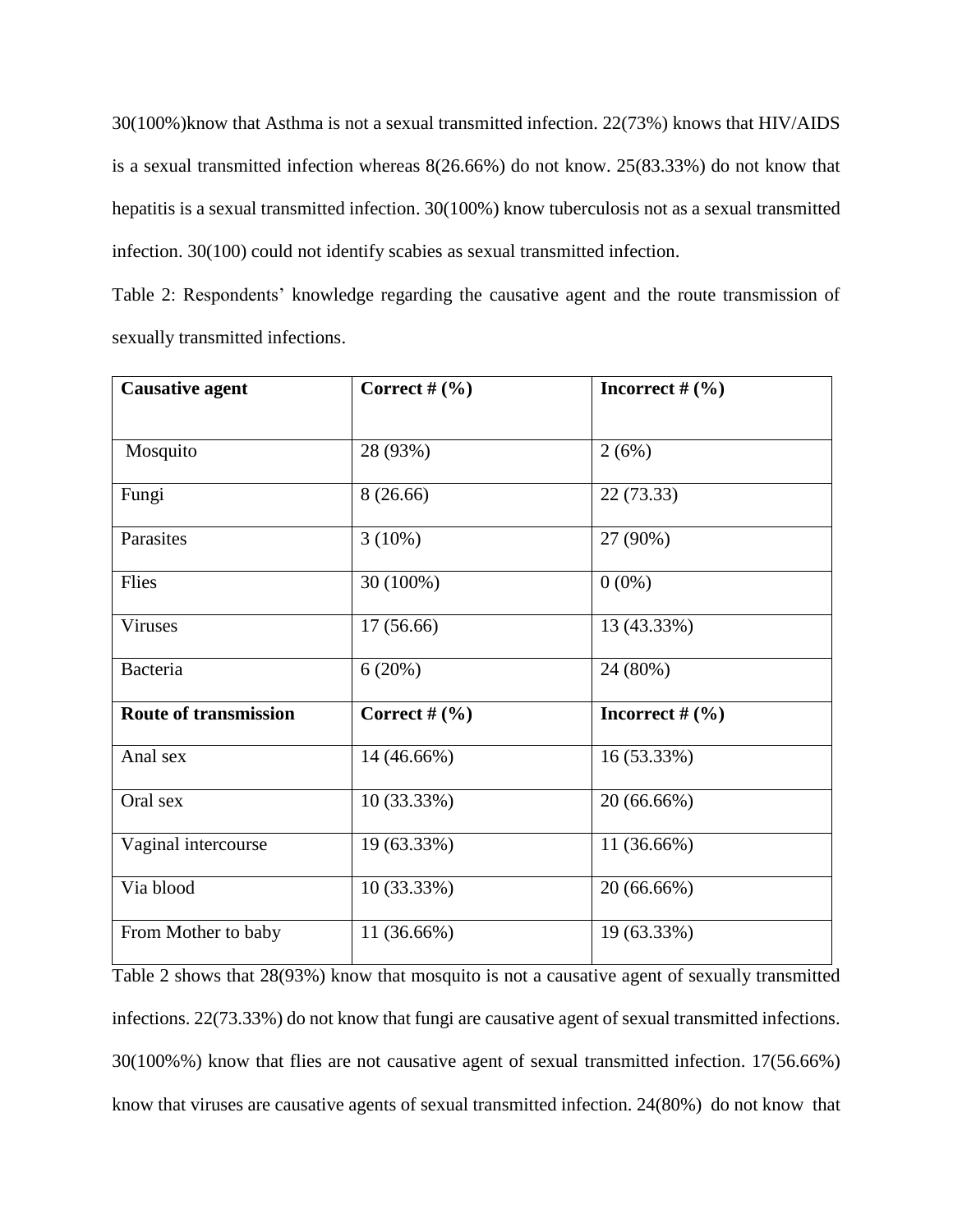bacteria are causative agents of sexually transmitted infections. Table 2 also shows that 16(53.33%) do not know that anal sex is a means of transmission of sexually transmitted infections. 20(66.66%)do not agree that oral sex is a means of transmission for sexually transmitted infection. 11(36.66)do not know that vaginal sex is a route of transmission of sexually transmitted infection. 20(66.66%) do not know that sexually transmitted infection can be transmitted through blood. 19(63.33%) do not know that sexually transmitted infection can be transmitted from baby to mother.

| <b>Symptom</b>                              | Correct# $(% )$ | Incorrect $(\% )$ |
|---------------------------------------------|-----------------|-------------------|
| Ulcer in genital area                       | $8(26.66\%)$    | 22 (73.33%)       |
| Pain while passing out urine                | 18 (60%)        | $12(40\%)$        |
| Discharge from penis or vagina              | $4(13.33\%)$    | 26 (86.66%)       |
| Sore throat                                 | 13 (43.33%)     | $17(56.66\%)$     |
| Painless sore on the mouth and genital area | 10 (33.33%)     | 20 (66.66%)       |
| It can be asymptomatic                      | $0(0\%)$        | 30 (100%)         |

Table 3: respondents' knowledge regarding the symptoms of sexual transmitted infection.

Table three show that 22(73.33%) do not know that ulcer in the genital organ is a symptom of sexually transmitted infection. 12(40%) do not know that pain while passing out urine is a symptom of sexually transmitted infection. 26(86.66%) do not know that vaginal and penis discharge is a symptom of sexually transmitted infection. 17(56.66%) do not know that sore throat is a symptom of sexually transmitted infection. Also 20(66.66%) do not know in genital area is a symptom of sexually transmitted infections, and lastly 30(100%) do not know that people can have sexually transmitted infection and show no symptom.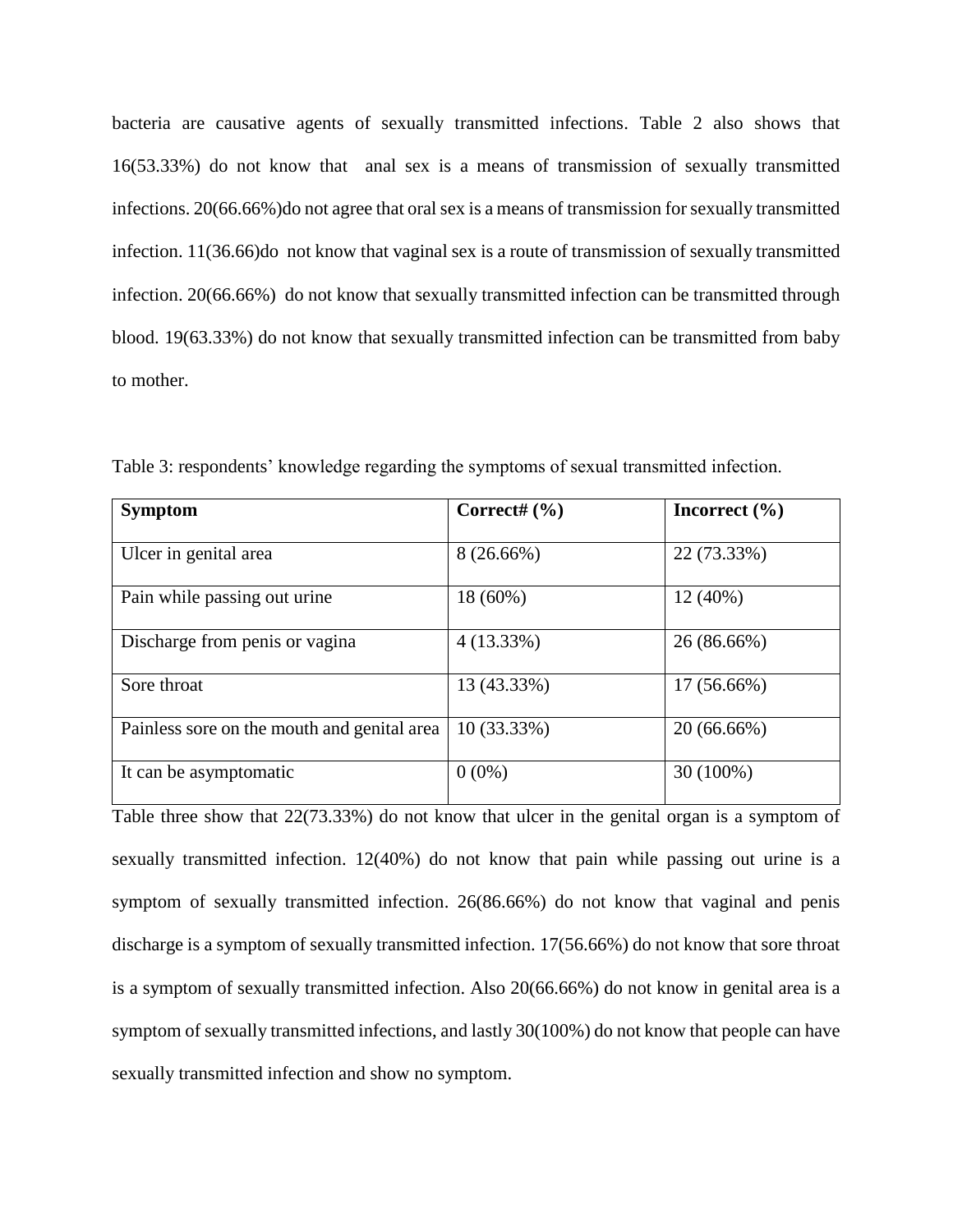| complications     | Correct# $(\% )$ | Incorrect# $(\% )$ |
|-------------------|------------------|--------------------|
| infertility       | 11 (36.66%)      | 19 (63.33%)        |
| Cervical cancer   | $15(50\%)$       | 15 (50%)           |
| Ectopic pregnancy | 11 (36.66%)      | 19 (63.33%)        |
| Still birth       | $4(13.33\%)$     | 26(86.66%)         |

Table 4: Respondent's knowledge regarding the complication of sexual transmitted infection.

Table three shows that 19(63.33%) do not know that infertility is a complication of sexually transmitted infections. 15(50%) do not know that cervical cancer is a complication of sexually transmitted infection whereas. Also 11(36.66%) do not know that ectopic pregnancy is a complication of STIs while. 4(13.33%) do not know that still birth is a complication of sexually transmitted infections.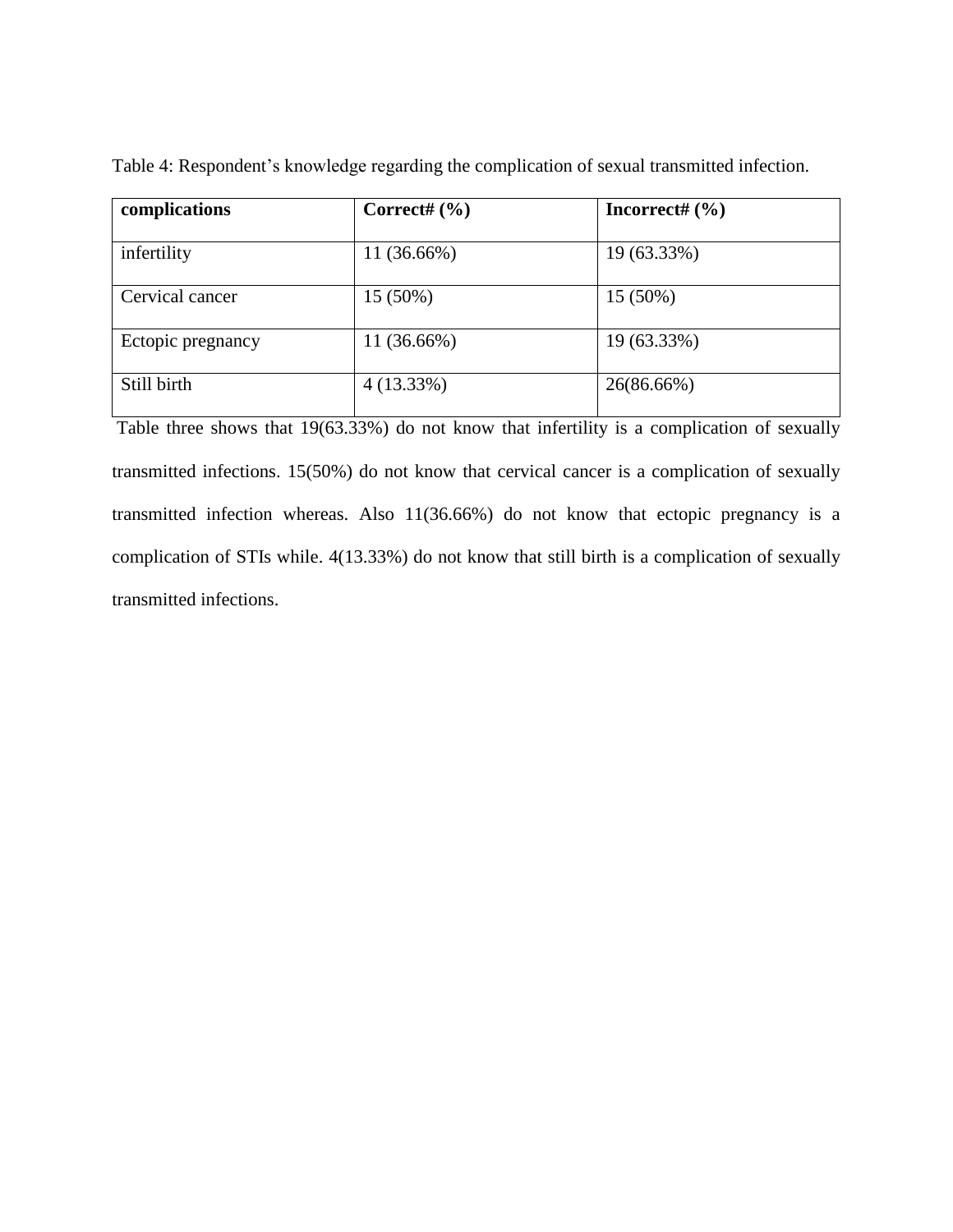#### **CHAPTER FIVE (5)**

This chapter contain the discussion conclusion and recommendation. It also contain references.

#### **Discussion**

The objective of this study was to determine the level knowledge of senior high School going adolescents of age (14-19years) regarding sexual transmitted infection in the study area. It was found that 90% of the students in this study have heard about sexually transmitted infection. This finding is similar to the finding in Folasayo et al (2017) where 86.6% 0f the students in that study heard about sexually transmitted infections. The findings also reveal that76.66% of the students in this study identified gonorrhea as a sexually transmitted infections 63.33% of the students did not identify syphilis as a sexually transmitted infection and 53.33% did not identify trichomanas as a sexually transmitted infection. On few of the students identified some of the uncommon sexually transmitted infections. It was alarming to know that 100% of the students do not know that chlamydia is a sexually transmitted infection, 100% do not know scabies to be a sexually transmitted infection and 83.33% did not that hepatitis is a sexually transmitted infections. This findings is different from the finding in Temiloluwa (2017) where 25% 22.0% and 23.6% did not chlamydia, scabies, and hepatitis respectively be a sexually transmitted infection. It has been noticed that students had minimum knowledge on those sexually transmitted infection that are uncommon. This could be that awareness and reproductive health promotions has been focus on common sexually transmitted infections such as gonorrhea, syphilis, and trichomanas. The findings further reveal that 73.33% of the students in this study do not know that fungi is a causative agent of sexually transmitted infection. It is alarming to know that 90% of the schoolgoing adolescents in this study is do not know that parasites are causative agents of sexually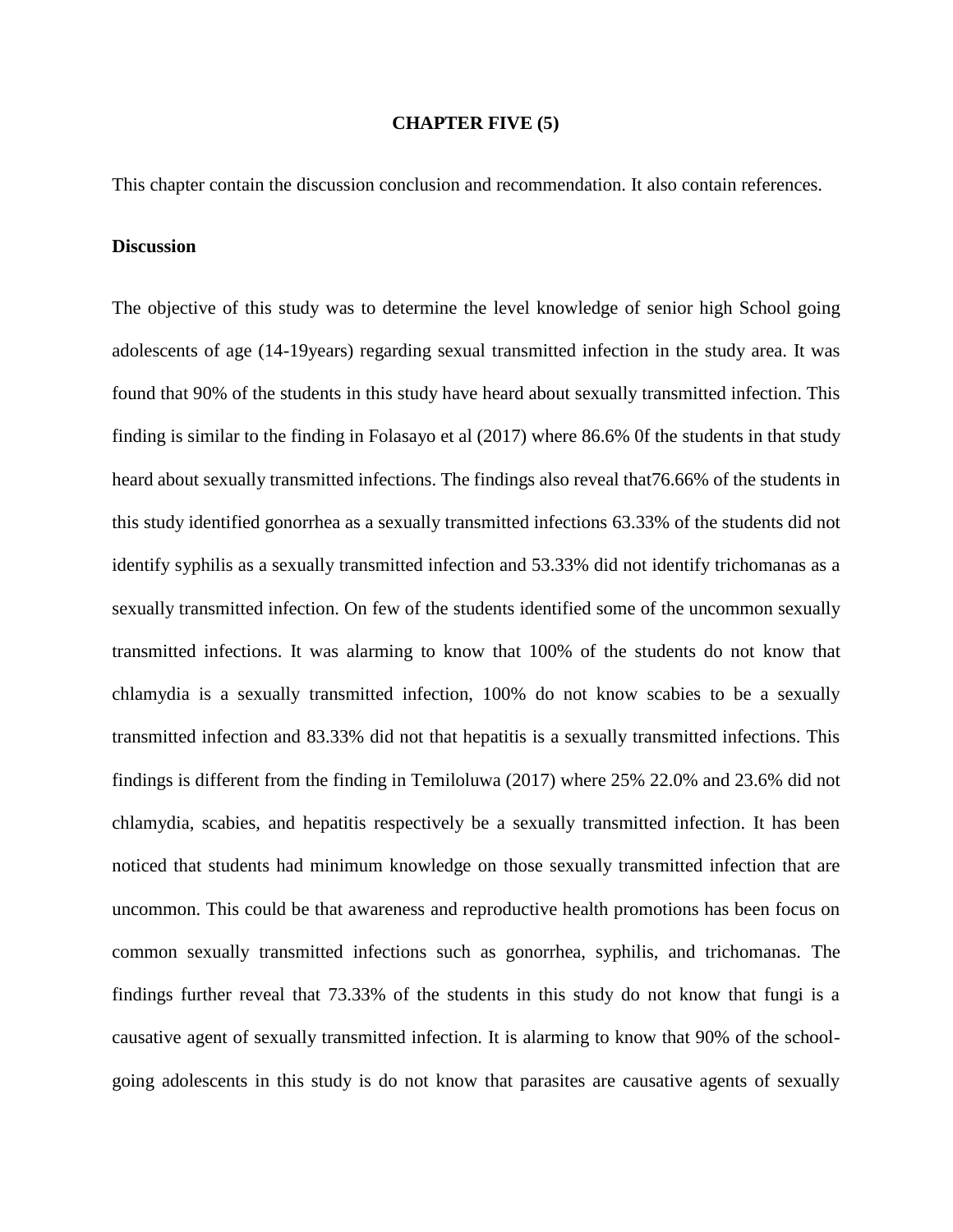transmitted infection, and 80% do not know that bacteria are causative agents of sexually transmitted infections. These findings are different from the findings in Folasayo et al (2017) where 17% did not identify parasites, 9.77% did not identify fungi and 7.66% did not identify bacteria as sexually transmitted infections. Regarding the route of transmission of sexually transmitted infections, the finding reveal that 53.33% of the school-going adolescents in this study do not know that anal sex is a route of transmission, 66.66% do not know that oral sex is a route of transmission. Also, 66.66% do not know that sexually transmitted infections can be transmitted via blood. The finding further reveal that 63.33% of the adolescents in this study do not know that sexually transmitted infections can be transmitted from mother to child. When it comes to the symptoms of sexually transmitted infections, 73.33% of the school-going adolescents in this study do not know that ulcer in genital area is a symptom of sexually transmitted infections. Also 86.66% and 56.66% do not know that discharge from penis or vagina and sore throat respectively are symptoms of sexually transmitted infections. It is alarming to know that 100% of the students in this study do not know that sexually transmitted infection can be asymptomatic. Regarding the complications of sexually transmitted infection, the finding reveal that 63.33% of the students do not know that infertility is a complication of sexually transmitted infection. Half (50%) of the population do not know that cervical cancer is a complication of sexually transmitted infection, and 63.33% do not know that ectopic pregnancy is a complication of sexually transmitted infections. It is alarming this research revealed that 86.66% of the school-going adolescents in this study do not know that still birth is a complication of sexually transmitted infection.

#### **Conclusion**

The study was a quantative study. The research design is a descriptive cross-sectional design. The study was to determine the level of knowledge of school going adolescents in the Barnesville 1405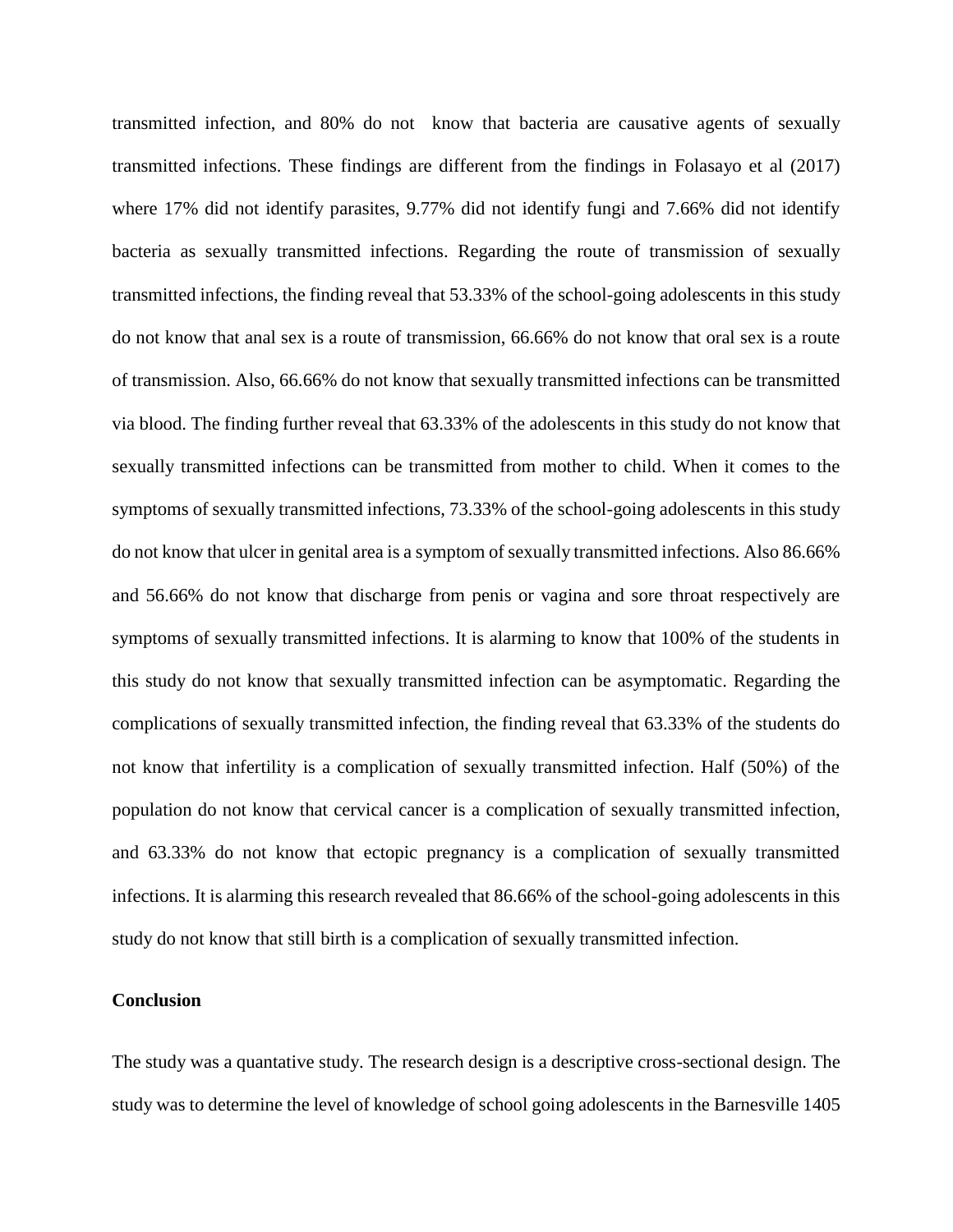community. At the end of this study, the objectives were met. The researcher was able to provide answers to the research questions. The findings in this study reveal that the students participating in this study have moderate level of knowledge on sexually transmitted infection. It also reveal that students only have knowledge on the most common sexual transmitted infections such as gonorrhea, syphilis, trichomoniasis and HIV/ AIDS. As for their level of knowledge those uncommon sexually transmitted infections such as hepatitis, chlamydia, and scabies; it was very low.

#### **Recommendations**

Based on the findings of this study the following are recommended by the researcher:

a) Health care educators should create a school based health program that will help improve the knowledge of student about sexual transmitted infections.

b) Parents should also educate their children on reproductive health sexually transmitted infections. d) Further study should be conducted to evaluate several other independent variables such as the preventive practices, attitude as well as where school going adolescents get their information regarding sexually transmitted infections could not be evaluated.